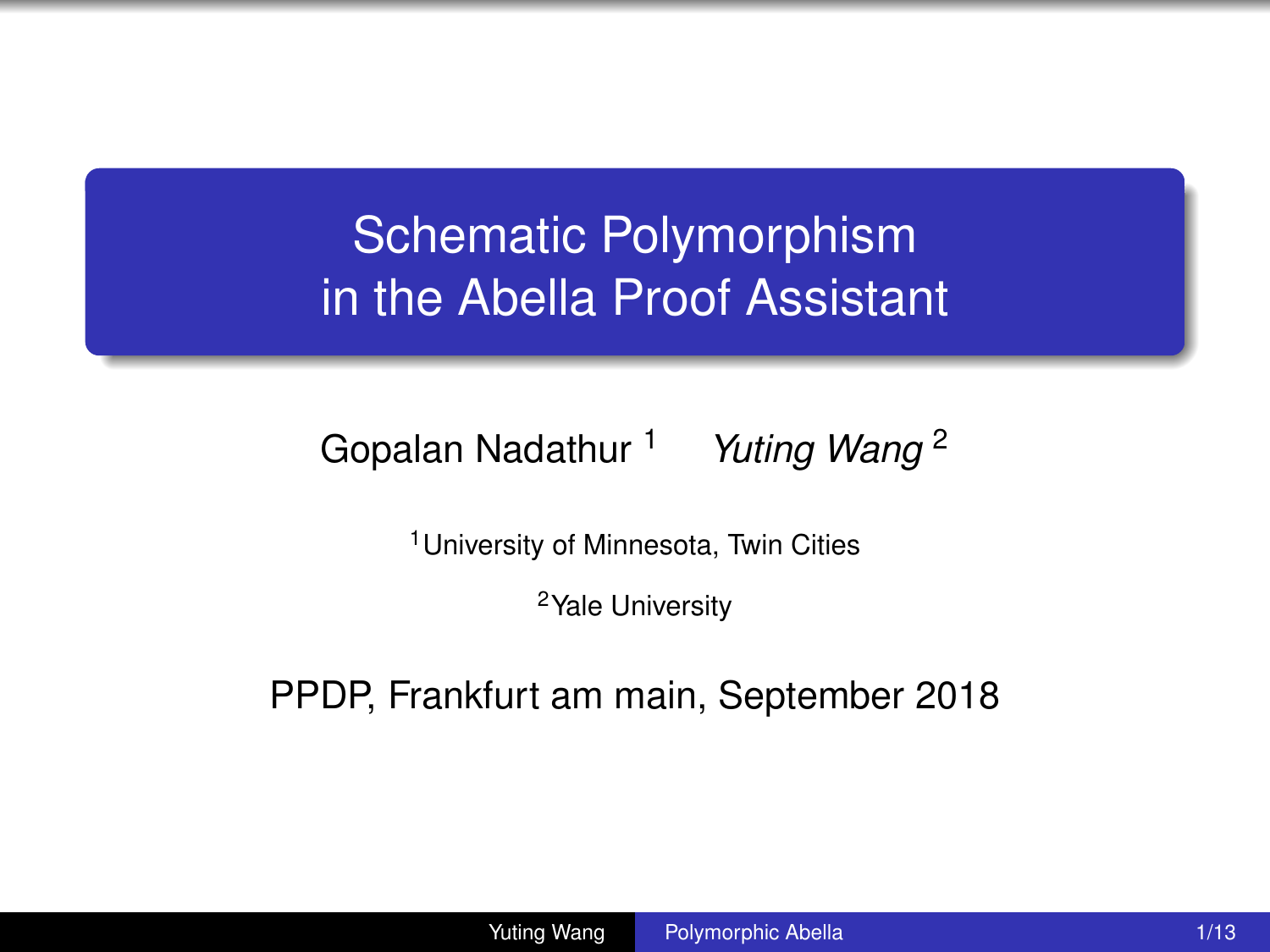### The Abella Proof Assistant

An interactive theorem proving system with the following characteristics

- Based on a (first-order) logic over lambda terms that incorporates (least and greatest) fixed point definitions
- Embeds an executable (first-order) specification logic also over lambda terms
- Supports higher-order abstract syntax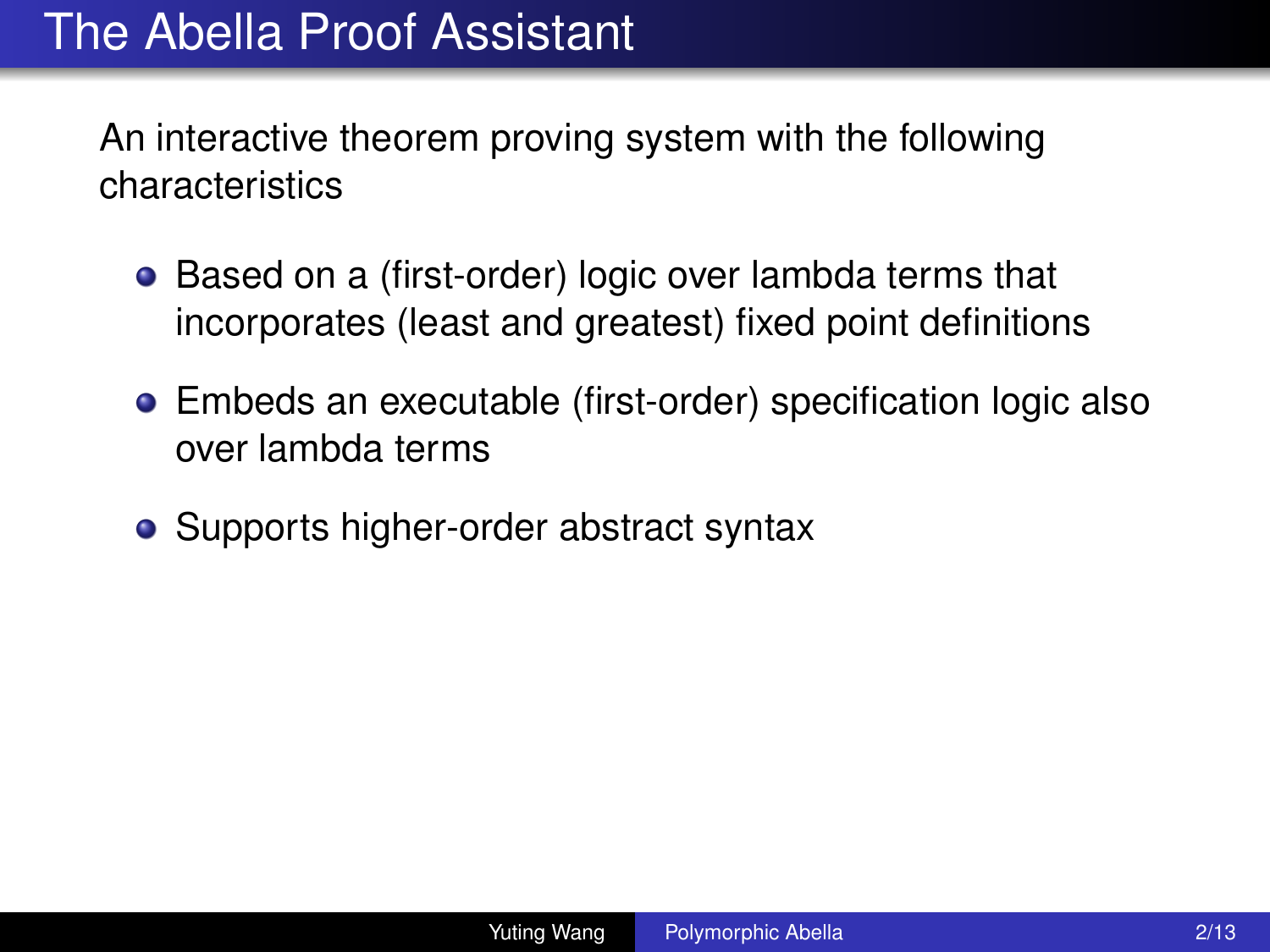### The Abella Proof Assistant

An interactive theorem proving system with the following characteristics

- Based on a (first-order) logic over lambda terms that incorporates (least and greatest) fixed point definitions
- Embeds an executable (first-order) specification logic also over lambda terms
- Supports higher-order abstract syntax

Abella provides a vehicle for implementing and verifying rule-based systems exploiting higher-order abstract syntax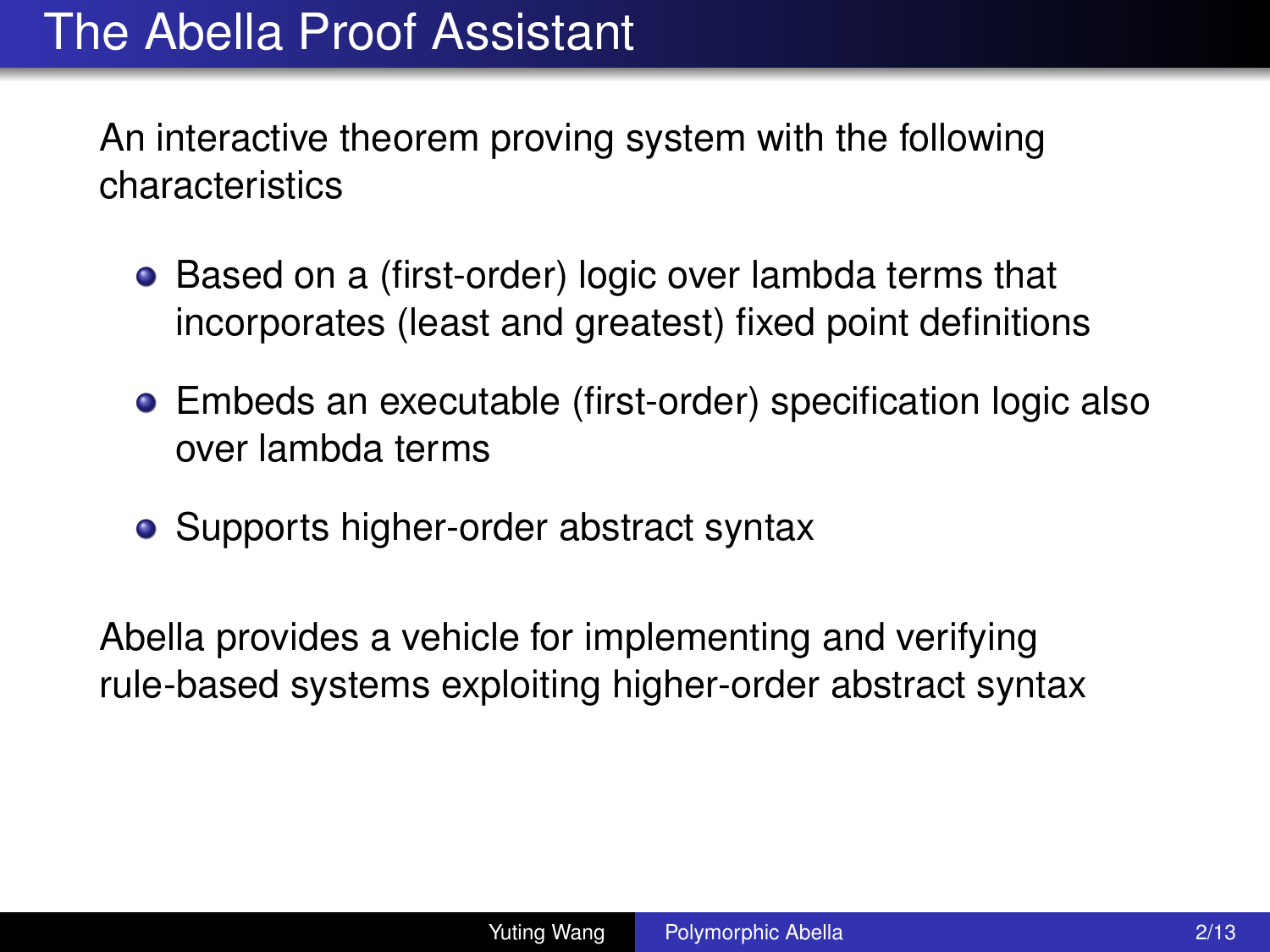## The Abella Proof Assistant

An interactive theorem proving system with the following characteristics

- Based on a (first-order) logic over lambda terms that incorporates (least and greatest) fixed point definitions
- Embeds an executable (first-order) specification logic also over lambda terms
- Supports higher-order abstract syntax

Abella provides a vehicle for implementing and verifying rule-based systems exploiting higher-order abstract syntax

**One limitation:** both the reasoning logic and the specification logic are simply typed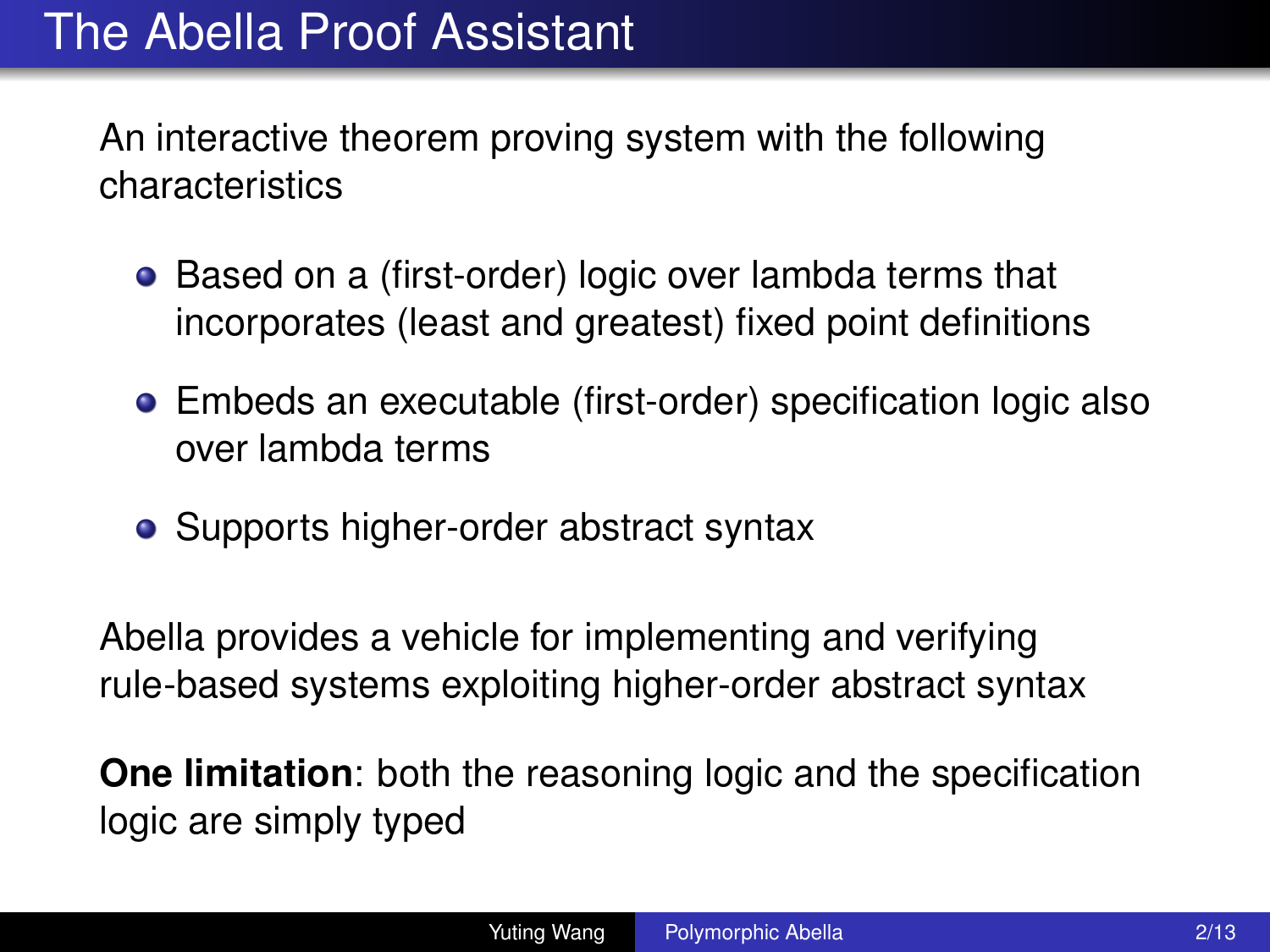In implementation and reasoning tasks, we often need to treat library data structures and operations at different types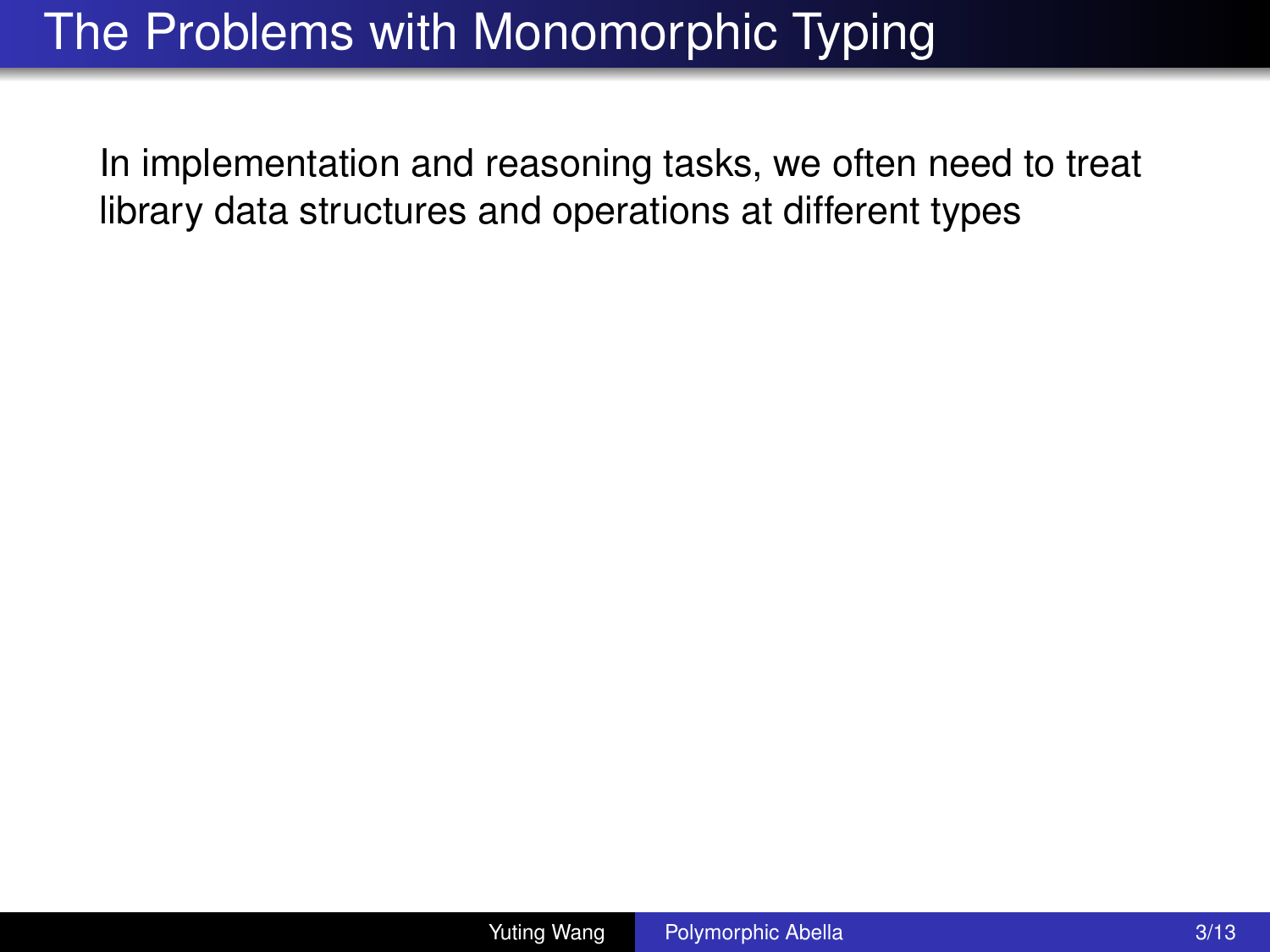In implementation and reasoning tasks, we often need to treat library data structures and operations at different types

For example, in verified compilation we may need to

- specify lists and operations on them for managing bound variables in different intermediate languages
- **•** prove properties concerning these data structures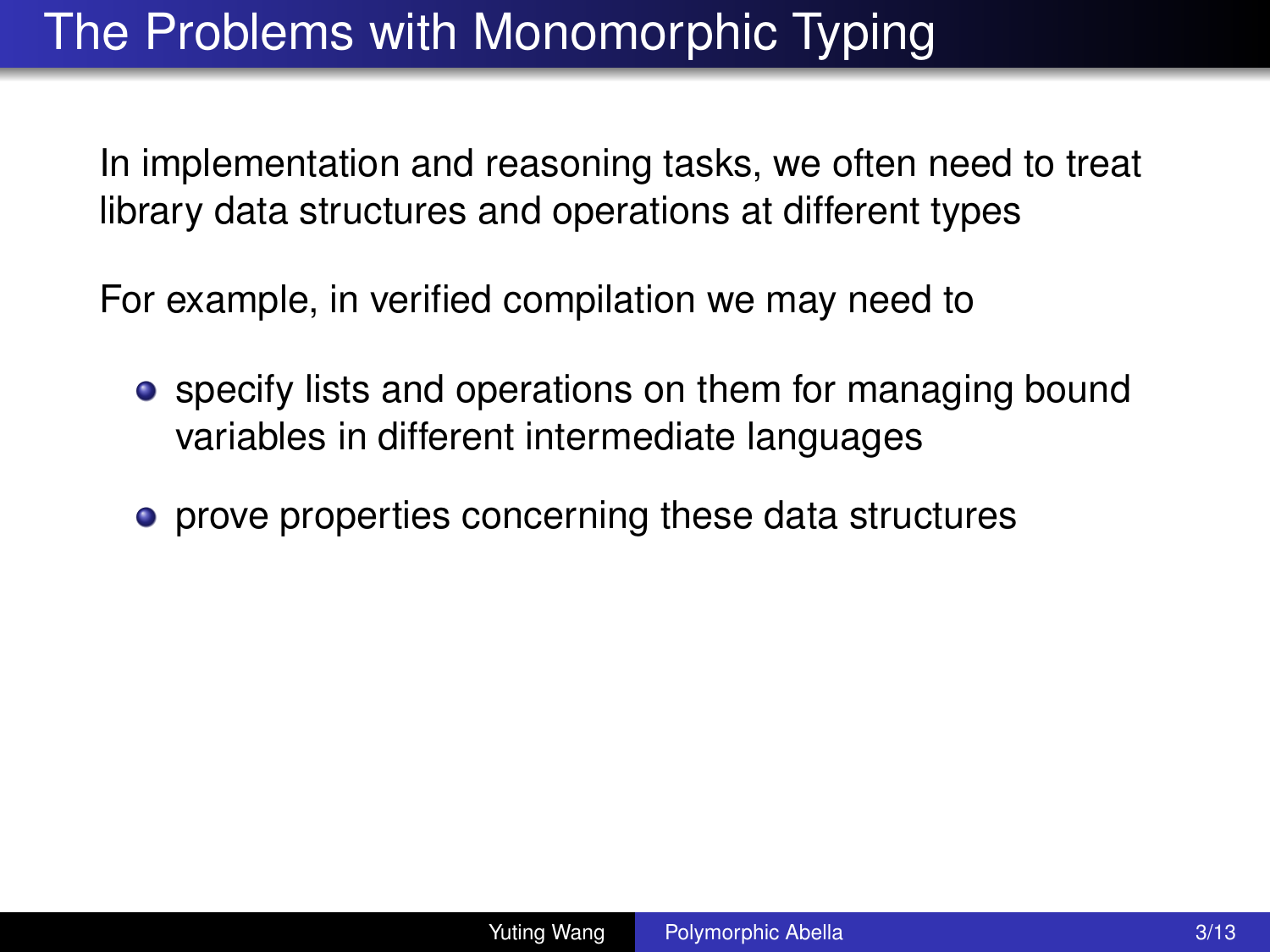In implementation and reasoning tasks, we often need to treat library data structures and operations at different types

For example, in verified compilation we may need to

- specify lists and operations on them for managing bound variables in different intermediate languages
- **•** prove properties concerning these data structures

With monomorphic typing, such developments have to be repeated several times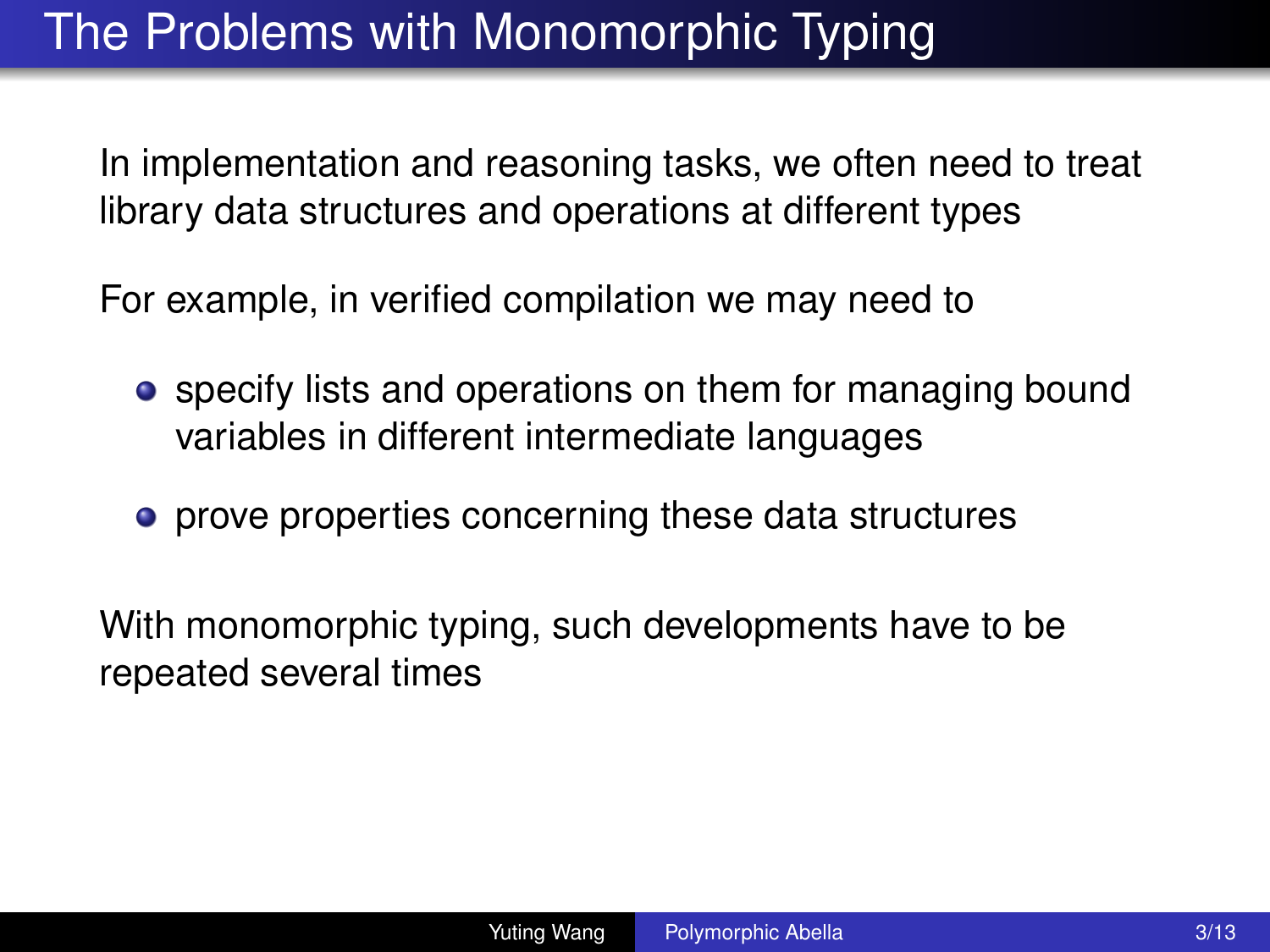In implementation and reasoning tasks, we often need to treat library data structures and operations at different types

For example, in verified compilation we may need to

- specify lists and operations on them for managing bound variables in different intermediate languages
- **•** prove properties concerning these data structures

With monomorphic typing, such developments have to be repeated several times

**Our goal:** to make them more concise and modular without changing the theoretical underpinnings of Abella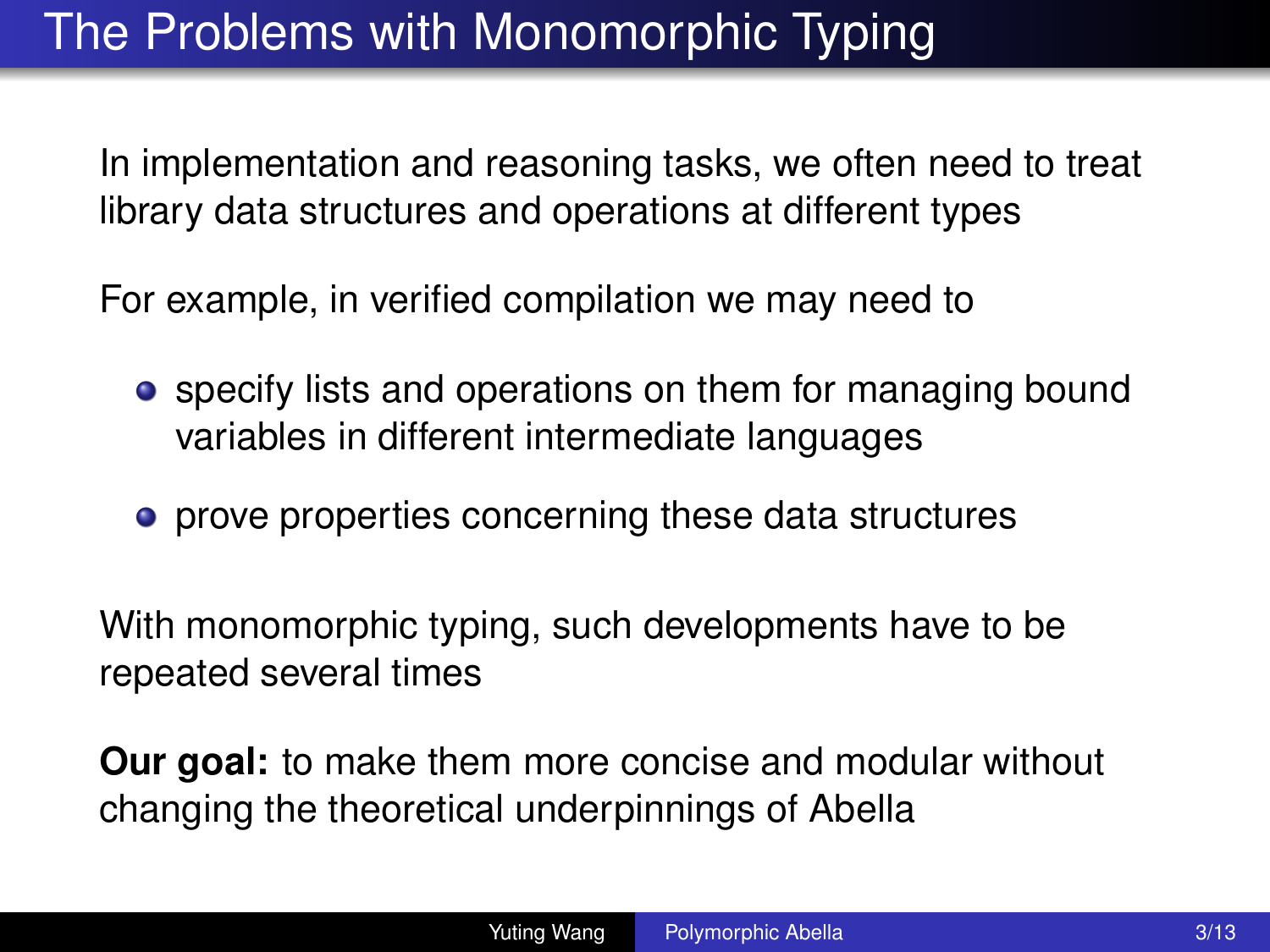#### The Treatment of Fixed-Point Definitions

Predicate constants are treated as defined symbols whose meanings are given by clauses of the form

 $\forall x_1 : \alpha_1, \ldots, x_n : \alpha_n$  *p*  $t_1$   $\ldots$   $t_n \triangleq B$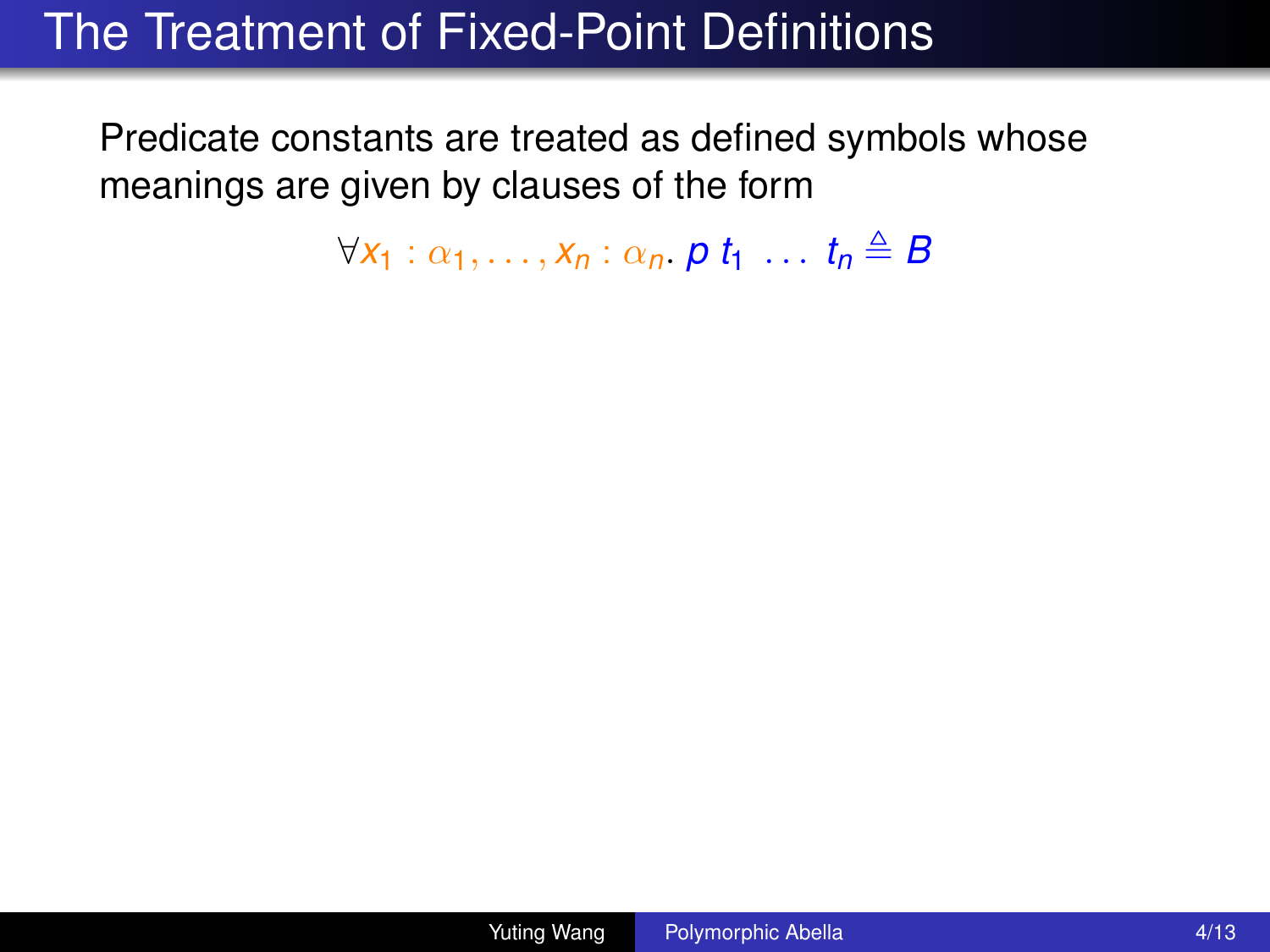#### The Treatment of Fixed-Point Definitions

Predicate constants are treated as defined symbols whose meanings are given by clauses of the form

 $\forall x_1 : \alpha_1, \ldots, x_n : \alpha_n \cdot p t_1 \ldots t_n \triangleq B$ 

The logic is parameterized by a definition, which is a collection of such clauses introduced in *definition blocks*

**Example:**  $\forall \ell : \text{list. app nil } \ell \ell \triangleq \top$  $\forall x : \iota, \ell : \text{list}, \ell_2 : \text{list}, \ell_3 : \text{list}.$ app  $(X : : \ell_1) \ell_2 (X : : \ell_3) \stackrel{\Delta}{=}$  app  $\ell_1 \ell_2 \ell_3$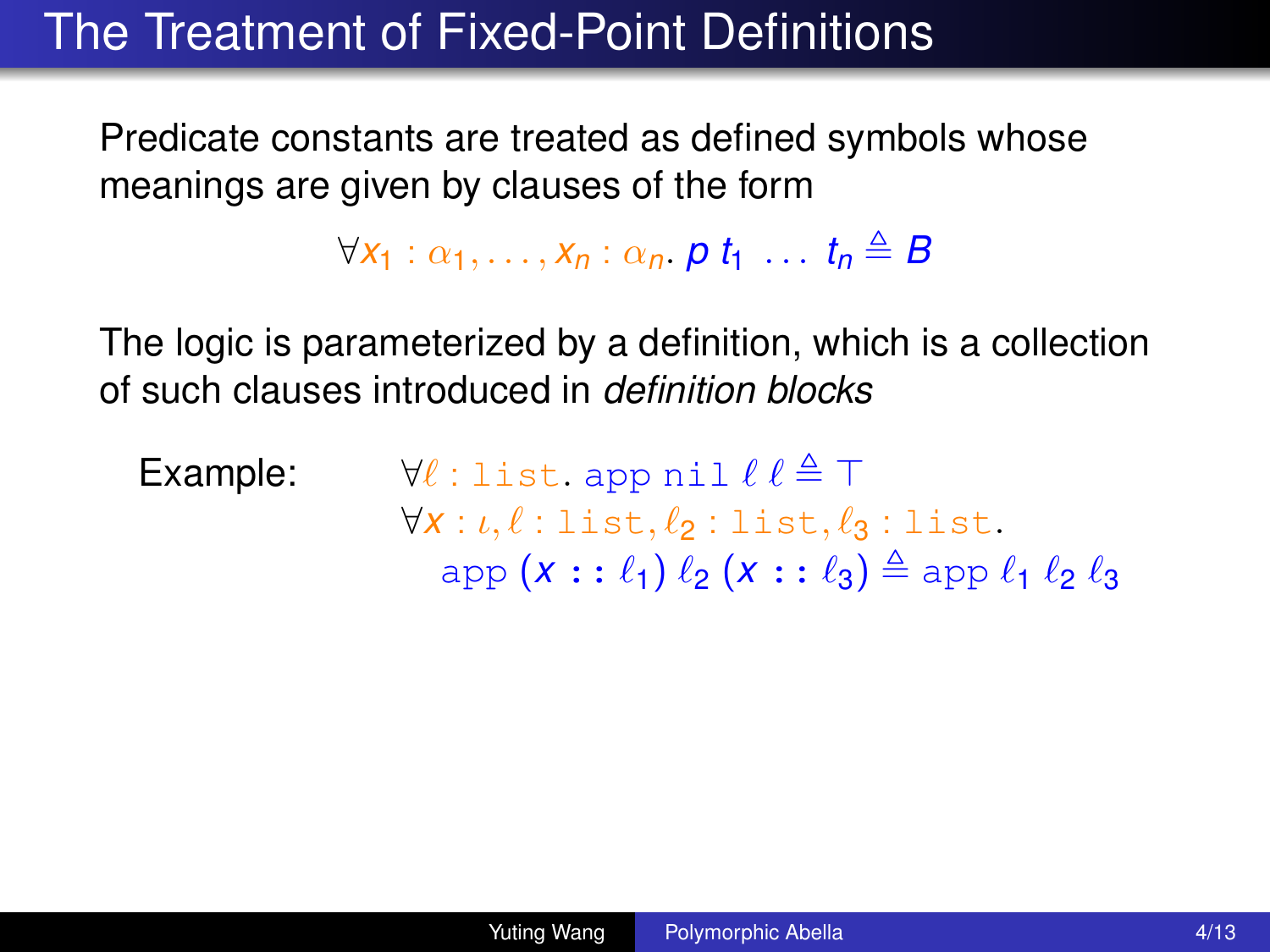## The Treatment of Fixed-Point Definitions

Predicate constants are treated as defined symbols whose meanings are given by clauses of the form

 $\forall x_1 : \alpha_1, \ldots, x_n : \alpha_n \cdot p t_1 \ldots t_n \triangleq B$ 

The logic is parameterized by a definition, which is a collection of such clauses introduced in *definition blocks*

**Example:** 
$$
\forall l : \text{list. app nil } l l \triangleq T
$$
  
 $\forall x : \iota, l : \text{list.} \ell_2 : \text{list.} \ell_3 : \text{list.}$   
app  $(x : : \ell_1) \ell_2 (x : : \ell_3) \triangleq \text{app } \ell_1 \ell_2 \ell_3$ 

Definitions are given a fixed-point interpretation via rules for introducing atomic formulas in a sequent-style presentation

- The right introduction rule realizes the idea of backchaining
- The left introduction rule codifies case analysis, which builds in equality based on term structure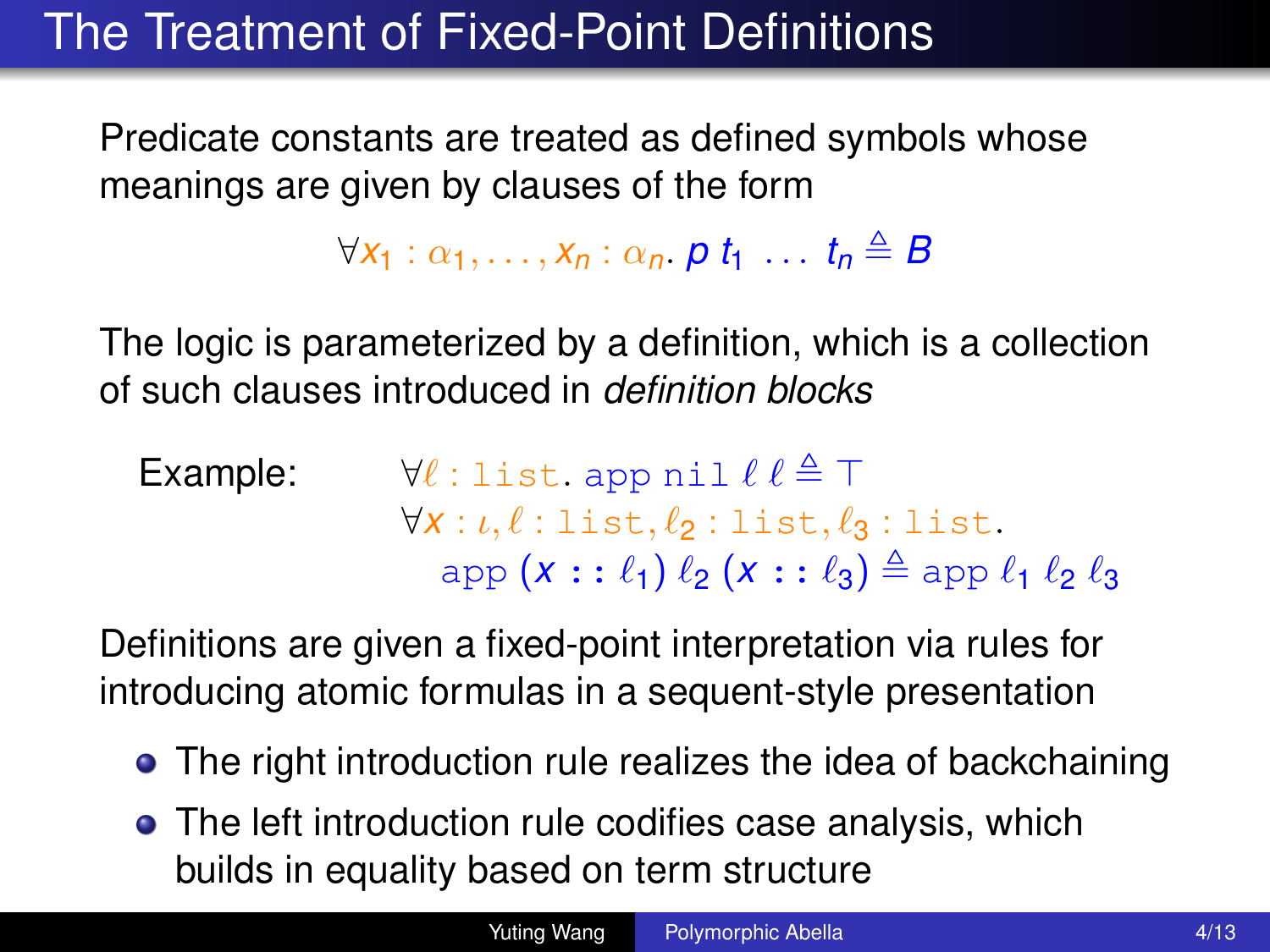Let S be the sequent  $\Sigma : \Gamma, A \longrightarrow F$ , where  $\Sigma$  represents the eigenvariable context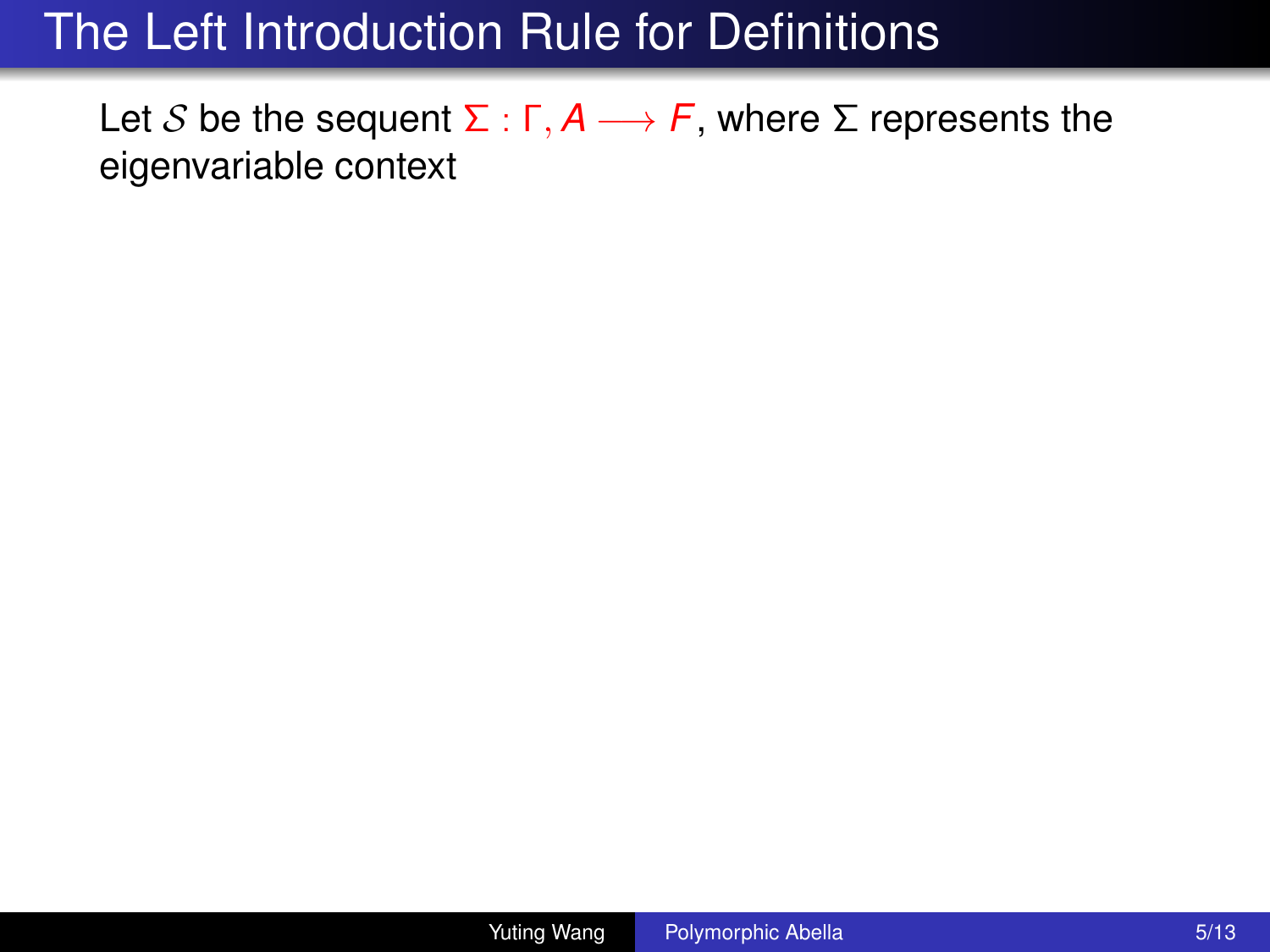Let S be the sequent  $\Sigma : \Gamma, A \longrightarrow F$ , where  $\Sigma$  represents the eigenvariable context

Let *CSU*(*A*, *A'*) represents a *complete set of unifiers* for (the atomic formulas or terms) *A* and *A* 0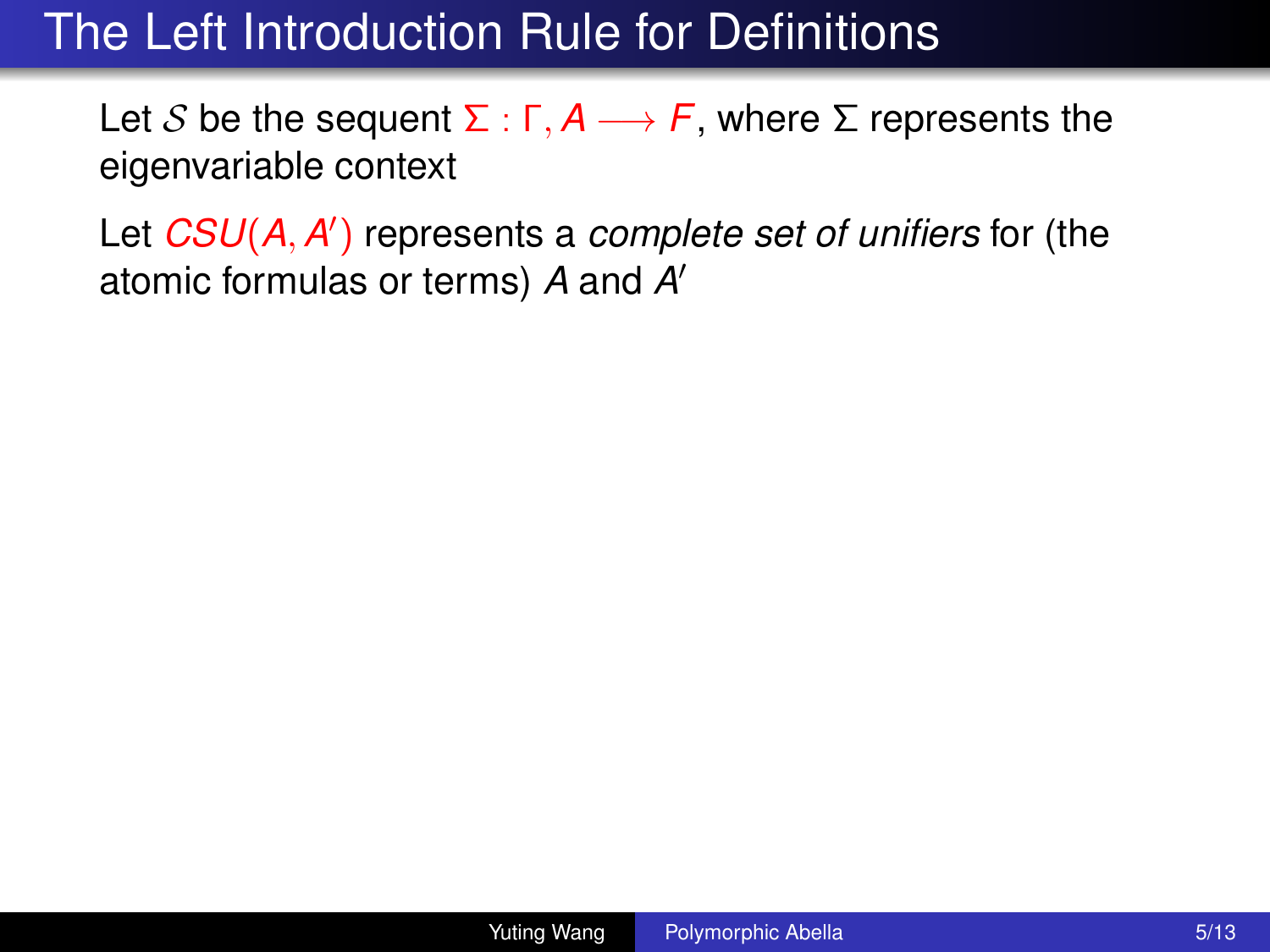Let S be the sequent  $\Sigma : \Gamma, A \longrightarrow F$ , where  $\Sigma$  represents the eigenvariable context

Let *CSU*(*A*, *A'*) represents a *complete set of unifiers* for (the atomic formulas or terms) *A* and *A* 0

For definition D, let  $cases(S, D)$  be the set of sequents

 $\{\Sigma \theta : \Gamma \theta, B \theta \longrightarrow F \theta \mid \forall \overline{x}, A' \triangleq B \in \mathcal{D} \text{ and } \theta \in \text{CSU}(A, A')\}$ 

where  $\Sigma \theta$  removes eigenvariables in the domain of  $\theta$  and adds those in its range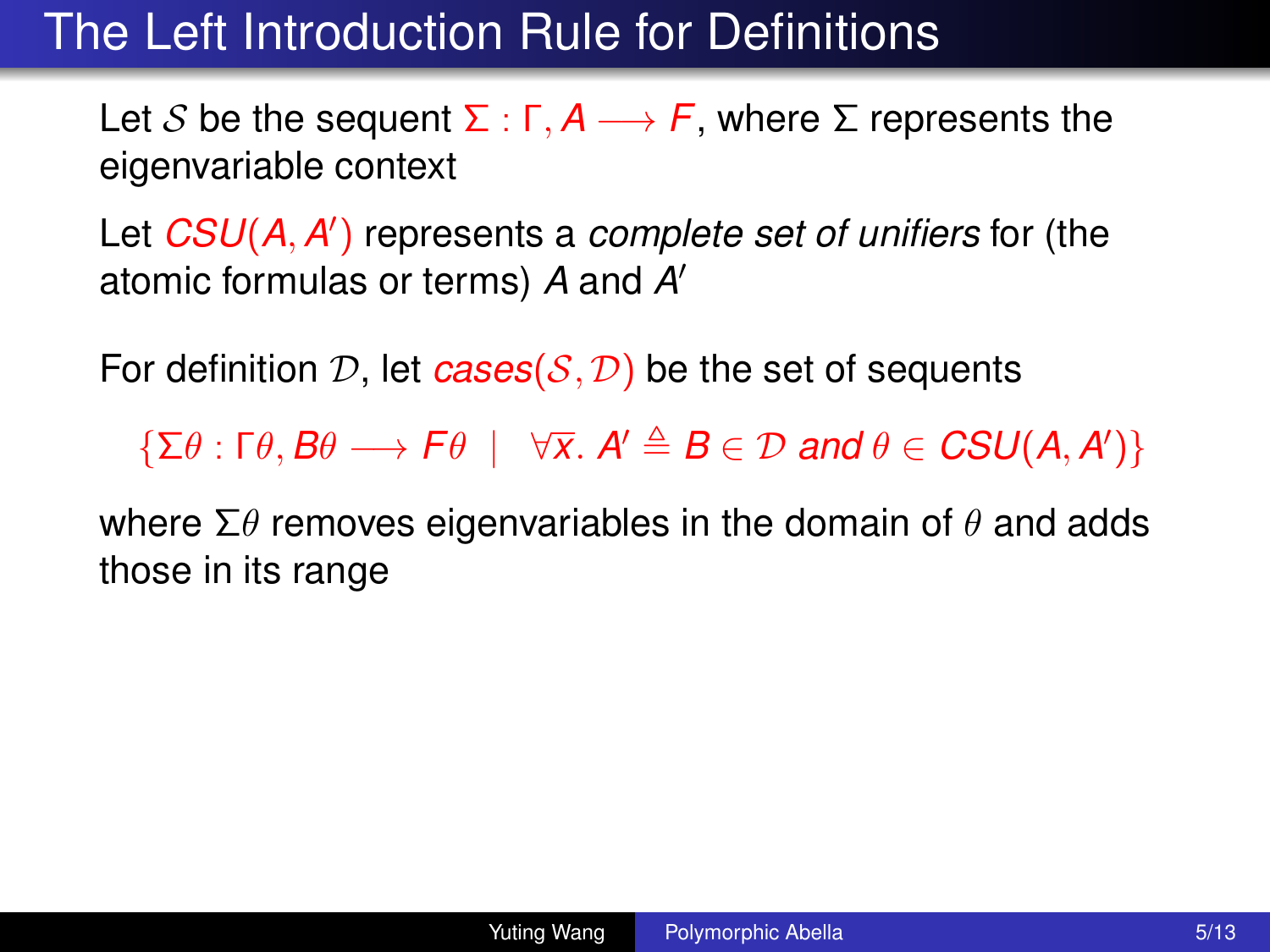Let S be the sequent  $\Sigma : \Gamma, A \longrightarrow F$ , where  $\Sigma$  represents the eigenvariable context

Let *CSU*(*A*, *A'*) represents a *complete set of unifiers* for (the atomic formulas or terms) *A* and *A* 0

For definition D, let  $cases(S, D)$  be the set of sequents

 $\{\Sigma \theta : \Gamma \theta, B \theta \longrightarrow F \theta \mid \forall \overline{x}, A' \triangleq B \in \mathcal{D} \text{ and } \theta \in \text{CSU}(A, A')\}$ 

where  $\Sigma \theta$  removes eigenvariables in the domain of  $\theta$  and adds those in its range

Then the left introduction rule is the following

 $\mathsf{cases}(\Sigma : \Gamma, \mathsf{A} \longrightarrow \mathsf{F}, \mathcal{D})$  $\Sigma:\Gamma, A \longrightarrow F$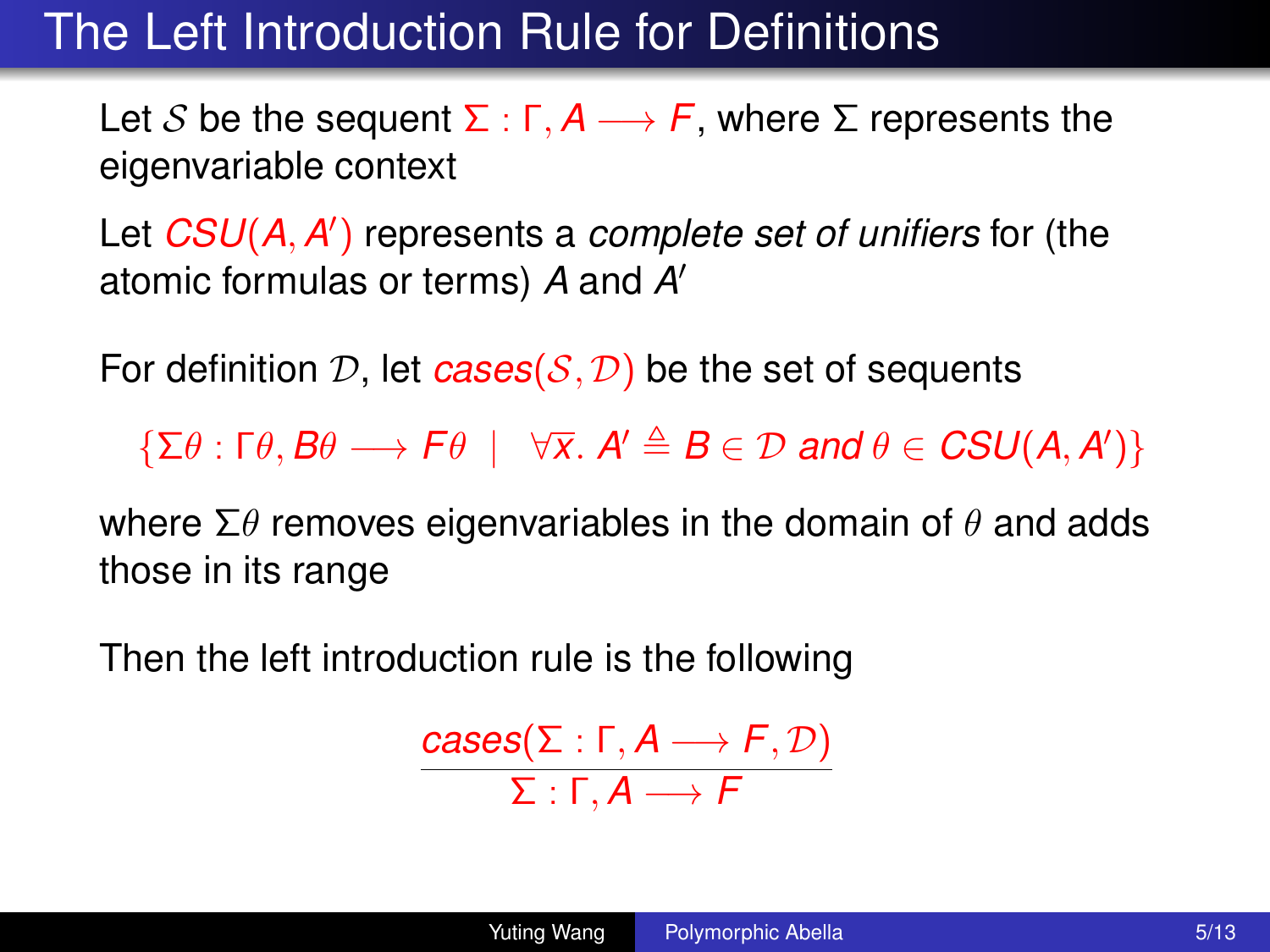Let S be the sequent  $\Sigma : \Gamma, A \longrightarrow F$ , where  $\Sigma$  represents the eigenvariable context

Let *CSU*(*A*, *A'*) represents a *complete set of unifiers* for (the atomic formulas or terms) *A* and *A* 0

For definition D, let  $cases(S, D)$  be the set of sequents

 $\{\Sigma \theta : \Gamma \theta, B \theta \longrightarrow F \theta \mid \forall \overline{x}, A' \triangleq B \in \mathcal{D} \text{ and } \theta \in \text{CSU}(A, A')\}$ 

where  $\Sigma \theta$  removes eigenvariables in the domain of  $\theta$  and adds those in its range

Then the left introduction rule is the following

 $\mathsf{cases}(\Sigma : \Gamma, \mathsf{A} \longrightarrow \mathsf{F}, \mathcal{D})$  $\Sigma:\Gamma, A \longrightarrow F$ 

**A point to note**: this rule is sensitive to type information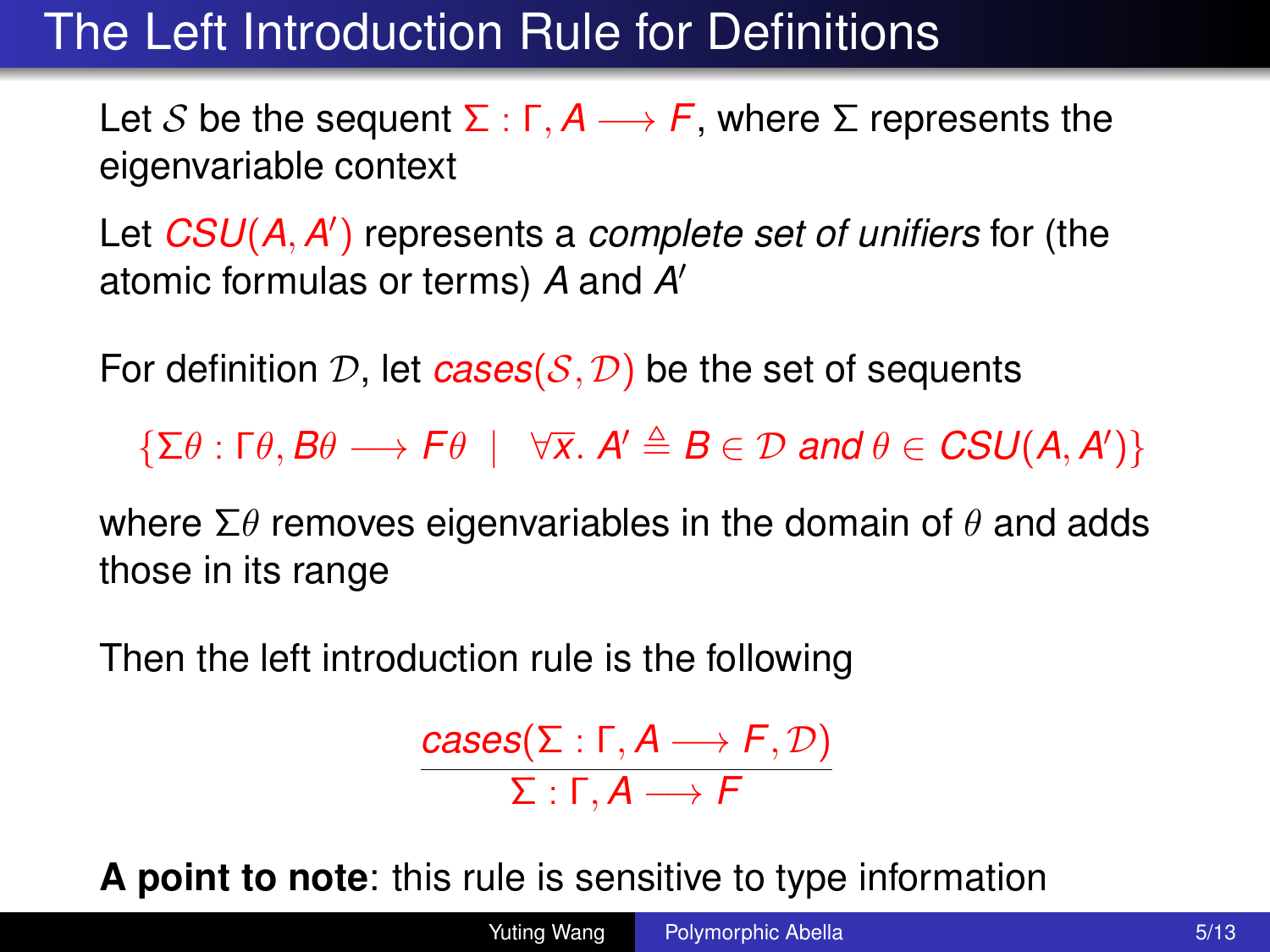The specification logic is encoded by capturing its derivation relation in a definition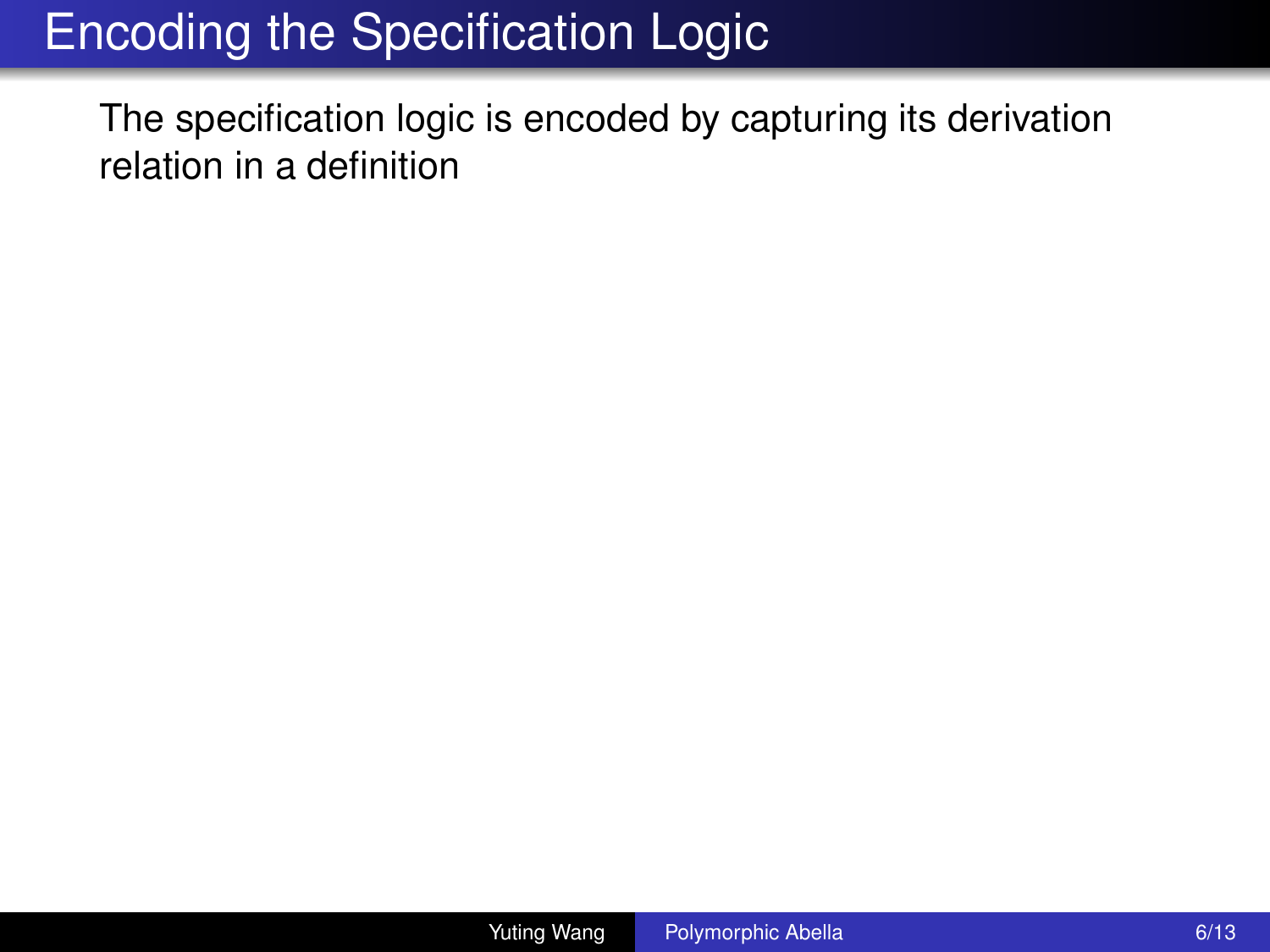The specification logic is encoded by capturing its derivation relation in a definition

For example, limiting to the Horn clause fragment, the latter can be done by the following definition for the  $\frac{1}{2}$  predicate

seq true  $\triangleq$  T  $\forall$ *g*<sub>1</sub> : o, *g*<sub>2</sub> : o. seq (*g*<sub>1</sub> & *g*<sub>2</sub>)  $\triangleq$  (seq *g*<sub>1</sub>) ∧ (seq *g*<sub>2</sub>)  $\forall a$  : o. seq (atm *a*)  $\triangleq \exists q$  : o.(prog *a g*) ∧ (seq *g*)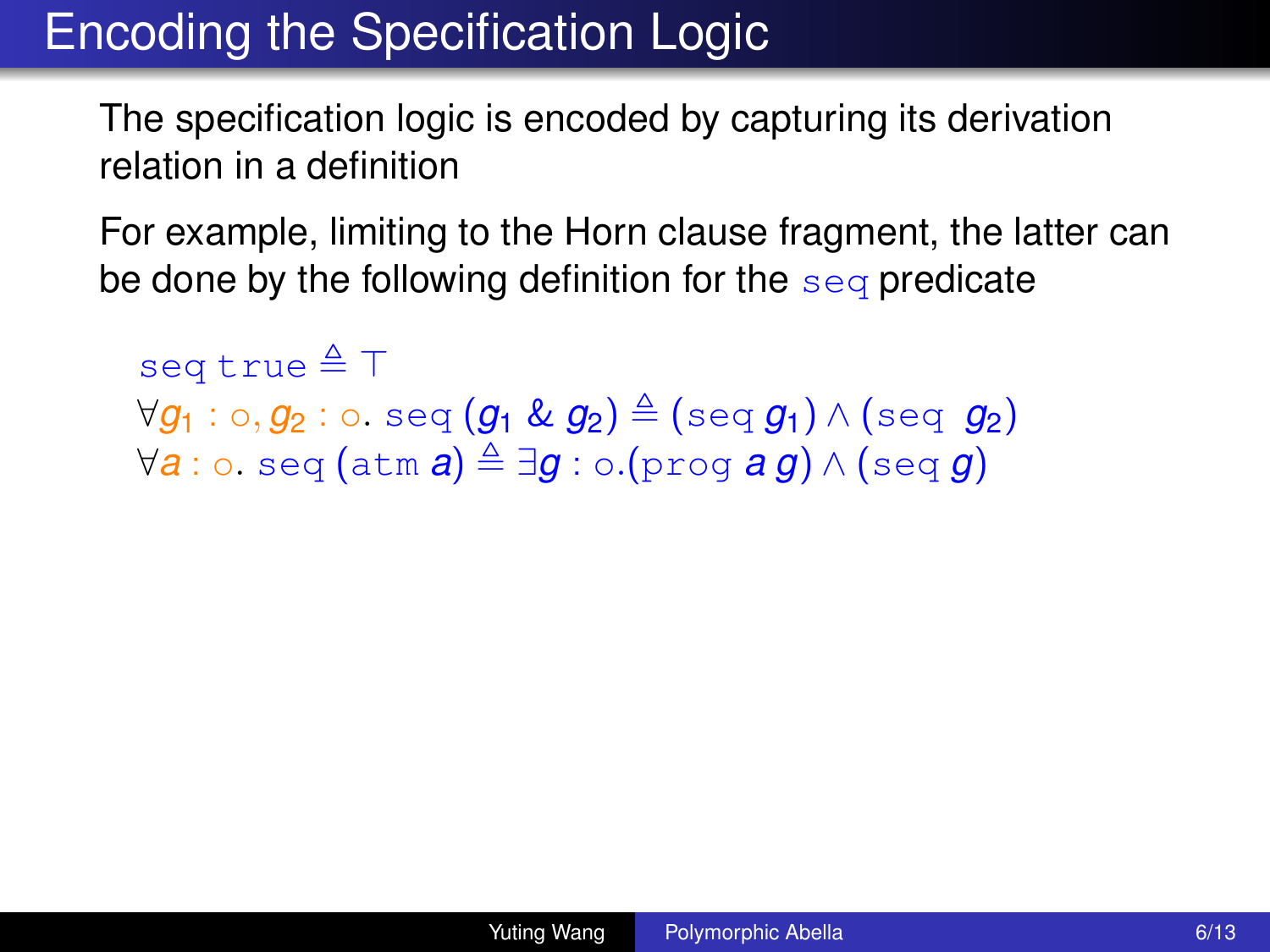The specification logic is encoded by capturing its derivation relation in a definition

For example, limiting to the Horn clause fragment, the latter can be done by the following definition for the  $\frac{1}{2}$  predicate

seq true  $\triangleq$  T  $\forall q_1$  : o,  $q_2$  : o, seq ( $q_1 \& q_2$ )  $\triangleq$  (seq  $q_1$ ) ∧ (seq  $q_2$ )  $\forall a$  : o. seq (atm *a*)  $\triangleq \exists q$  : o.(prog *a g*) ∧ (seq *g*)

where  $\frac{p}{q}$  is used to encode particular specifications, e.g.

 $\forall \ell : \text{list.}$  prog (append nil  $\ell \ell$ ) true  $\triangleq \top$  $\forall x : \iota, \ell_1 : \text{list}, \ell_2 : \text{list}, \ell_3 : \text{list}.$ prog (append  $(X : : \ell_1)$   $\ell_2$   $(X : : \ell_3)$ ) (atm (append  $\ell_1$   $\ell_2$   $\ell_3$ ))  $\triangleq$  T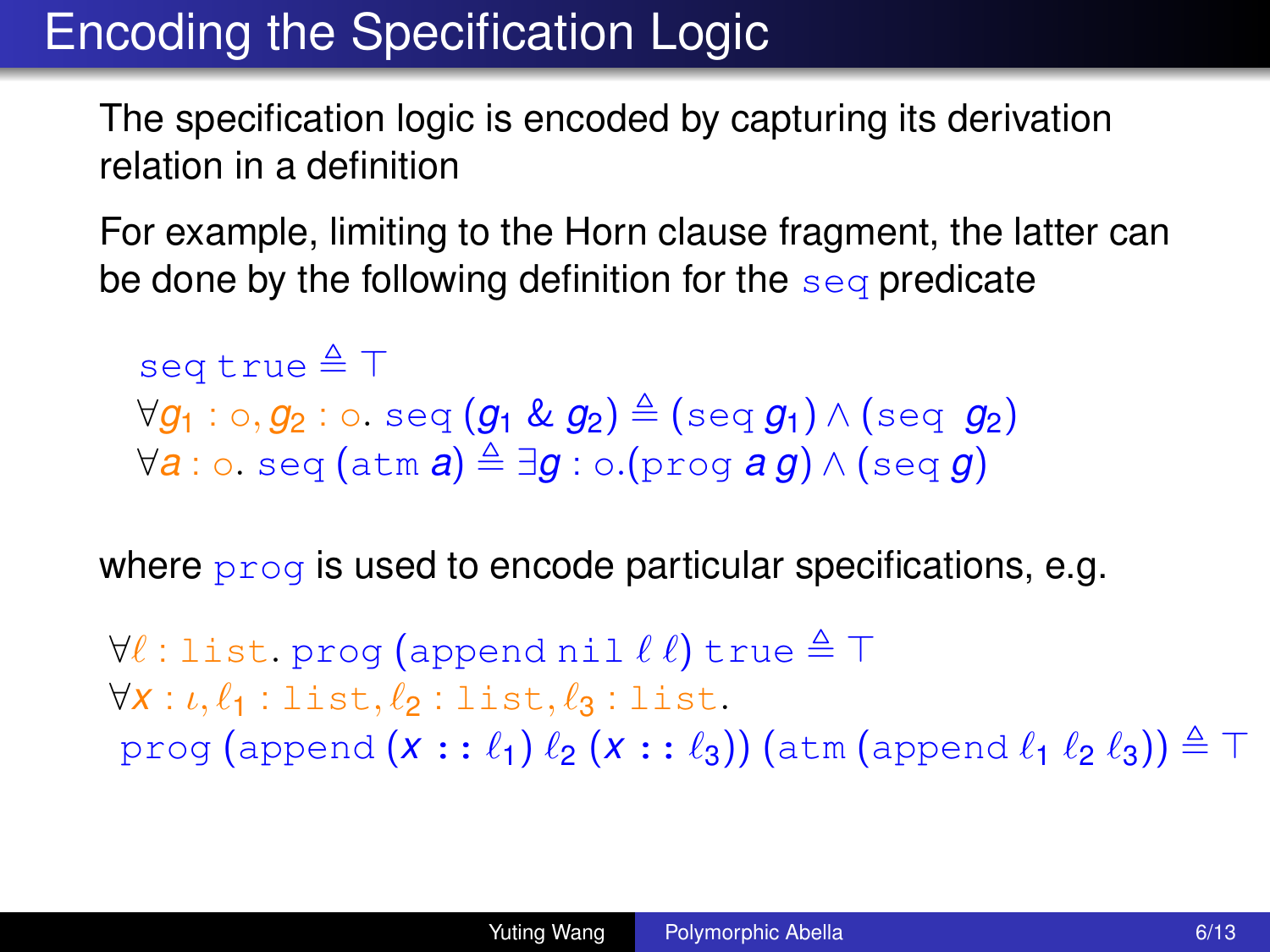The specification logic is encoded by capturing its derivation relation in a definition

For example, limiting to the Horn clause fragment, the latter can be done by the following definition for the  $\frac{1}{2}$  predicate

seq true  $\triangleq$  T  $\forall q_1$  : o,  $q_2$  : o, seq  $(q_1 \& q_2) \triangleq$  (seq  $q_1$ ) ∧ (seq  $q_2$ )  $\forall a$  : o. seq (atm *a*)  $\triangleq \exists q$  : o.(prog *a g*) ∧ (seq *g*)

where  $\frac{1}{2}$  prog is used to encode particular specifications, e.g.

 $\forall \ell : \text{list.}$  prog (append nil  $\ell \ell$ ) true  $\triangleq \top$  $\forall x : \iota, \ell_1 : \text{list}, \ell_2 : \text{list}, \ell_3 : \text{list}.$ prog (append  $(X : : \ell_1)$   $\ell_2$   $(X : : \ell_3)$ ) (atm (append  $\ell_1$   $\ell_2$   $\ell_3$ ))  $\triangleq$  T

**Note**: this encoding relies on the specifications also being simply typed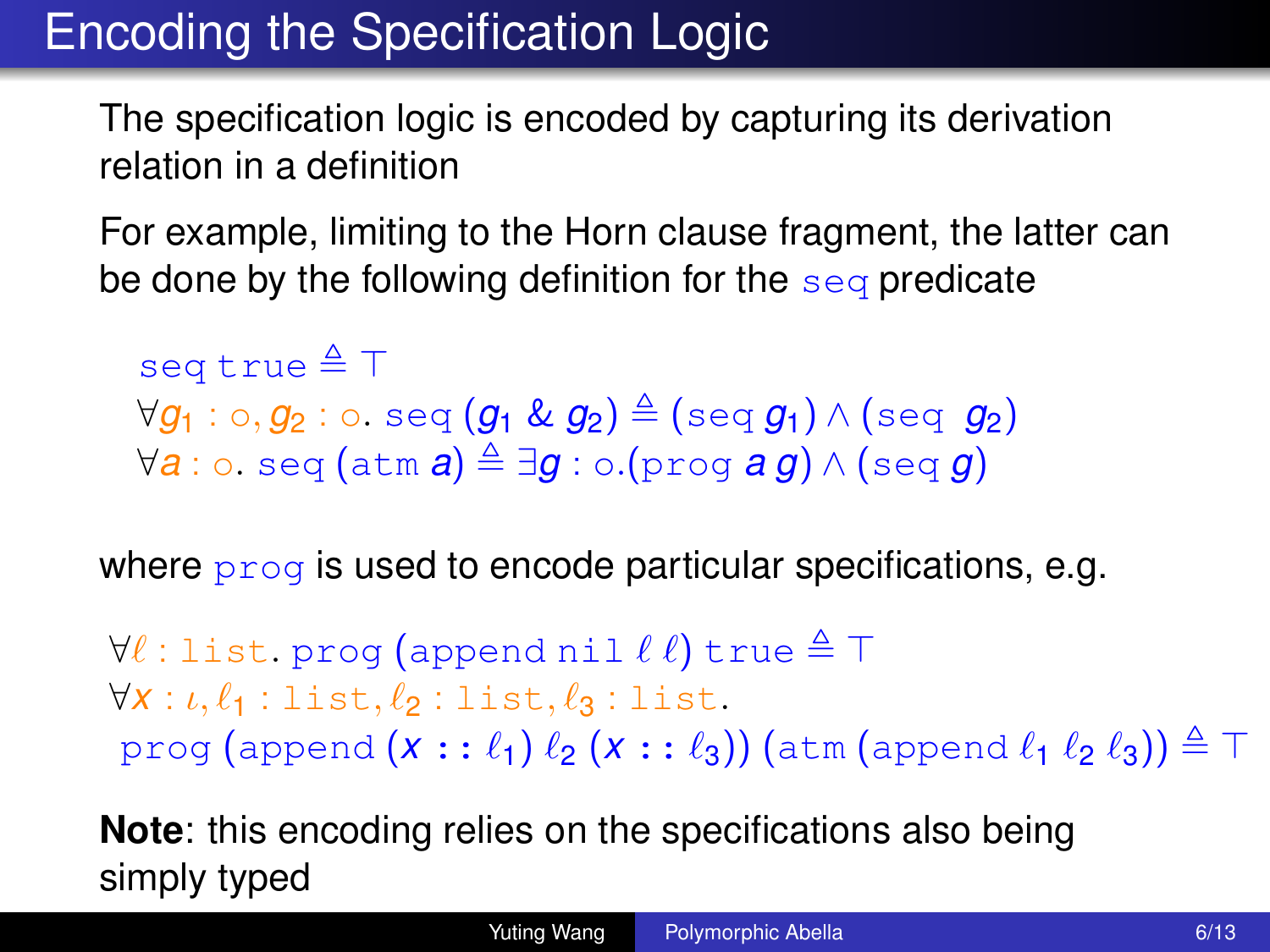Realized by introducing type variables and mechanisms for using them in type and term formation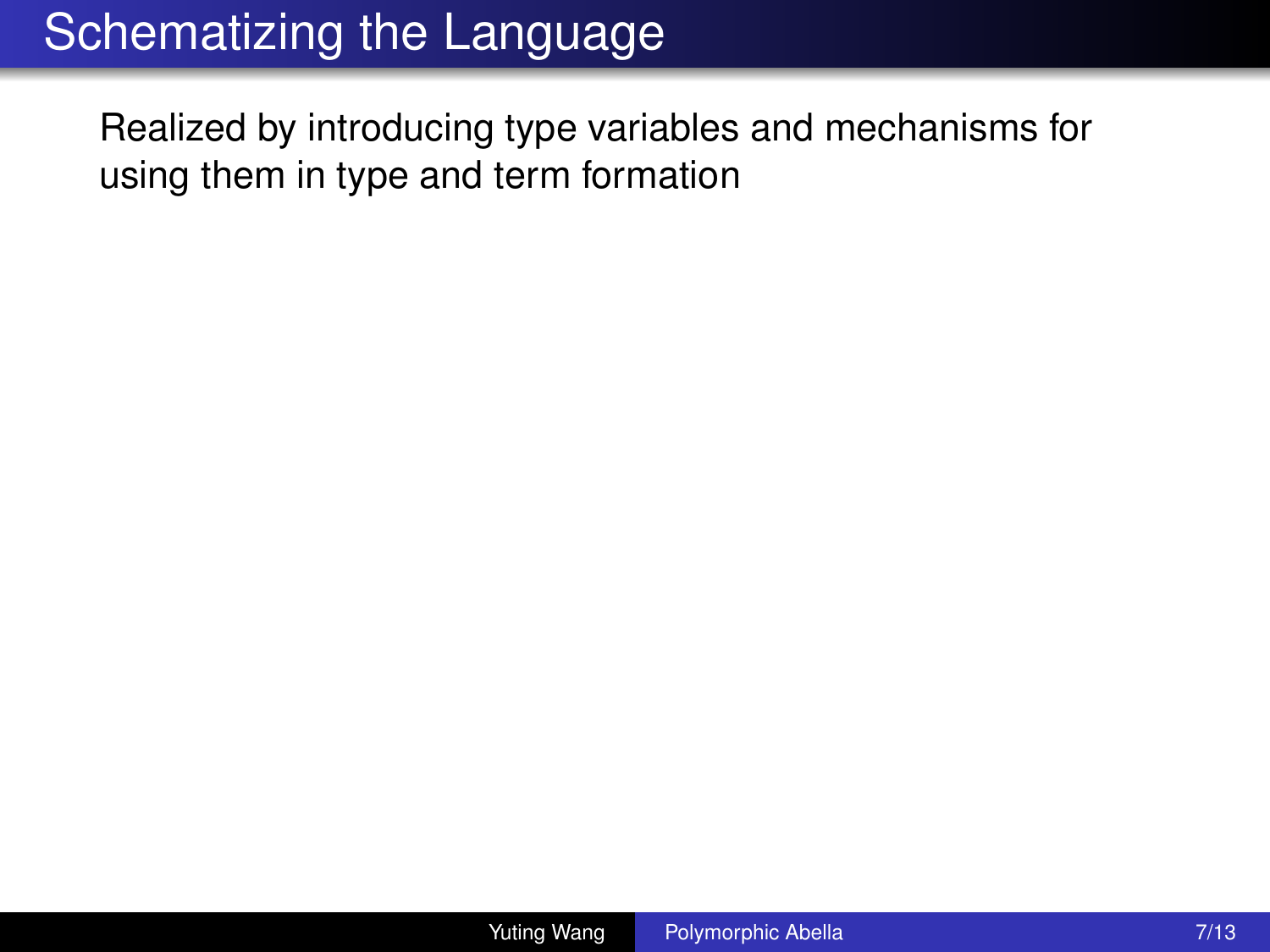### Schematizing the Language

Realized by introducing type variables and mechanisms for using them in type and term formation

- Add type constructors and permit variables in type expressions
- Type term constants with type schemata that make explicit the parameterization, e.g.

:: :  $[A]A \rightarrow (listA) \rightarrow (listA)$ 

Instances of constants depicted using types as subscripts,  $e.g., ::_{[\text{int}]}, ::_{[\text{bool}]}, ::_{[\text{int}\rightarrow \text{bool}]}$ 

• Permit type instantiation for constants in the type checking process underlying term formation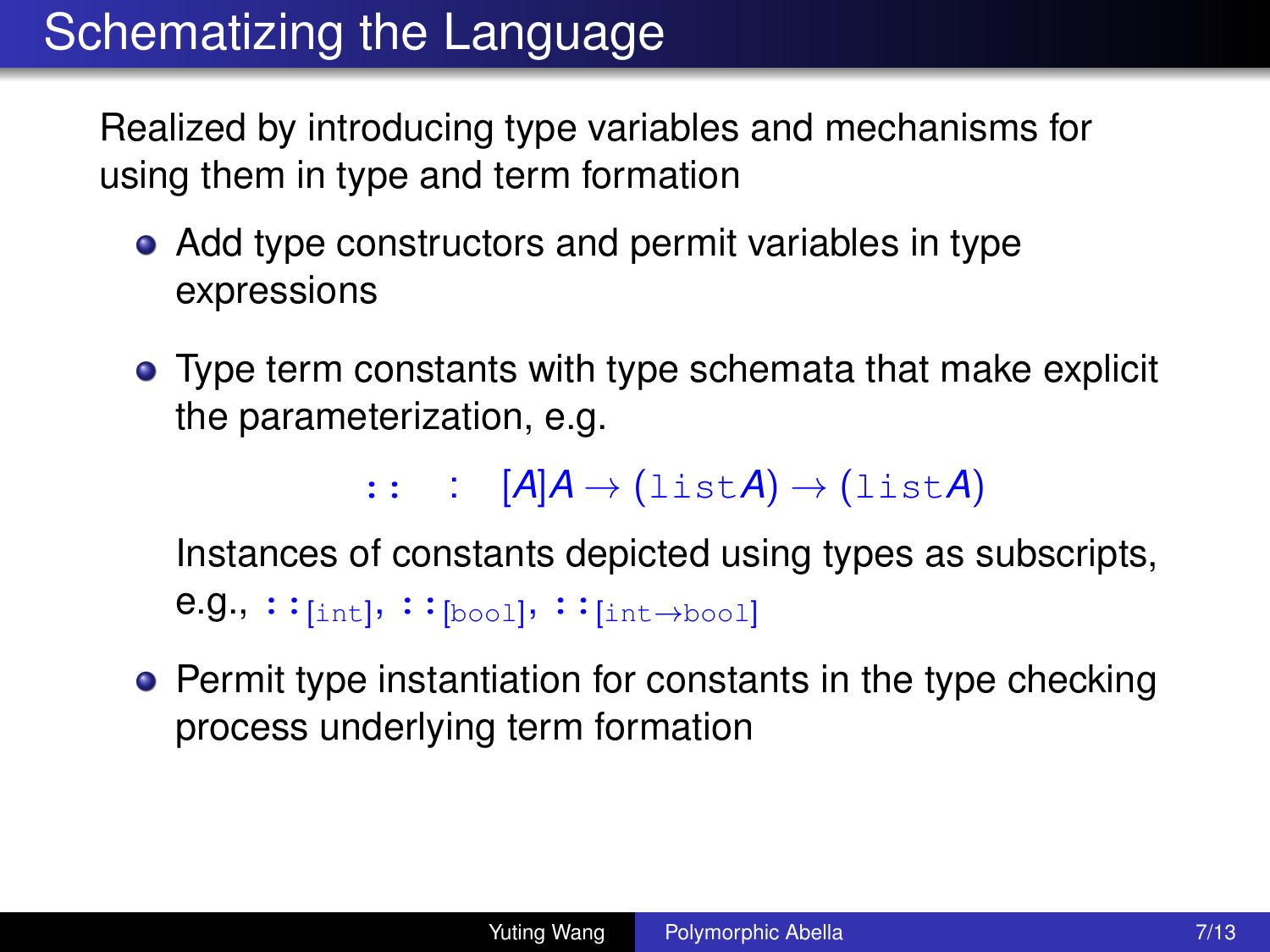## Schematizing the Language

Realized by introducing type variables and mechanisms for using them in type and term formation

- Add type constructors and permit variables in type expressions
- Type term constants with type schemata that make explicit the parameterization, e.g.

:: :  $[A]A \rightarrow (listA) \rightarrow (listA)$ 

Instances of constants depicted using types as subscripts,  $e.g., ::_{[\text{int}]}, ::_{[\text{bool}]}, ::_{[\text{int}\rightarrow \text{bool}]}$ 

• Permit type instantiation for constants in the type checking process underlying term formation

Terms with type variables in their types represent a collection of simply typed terms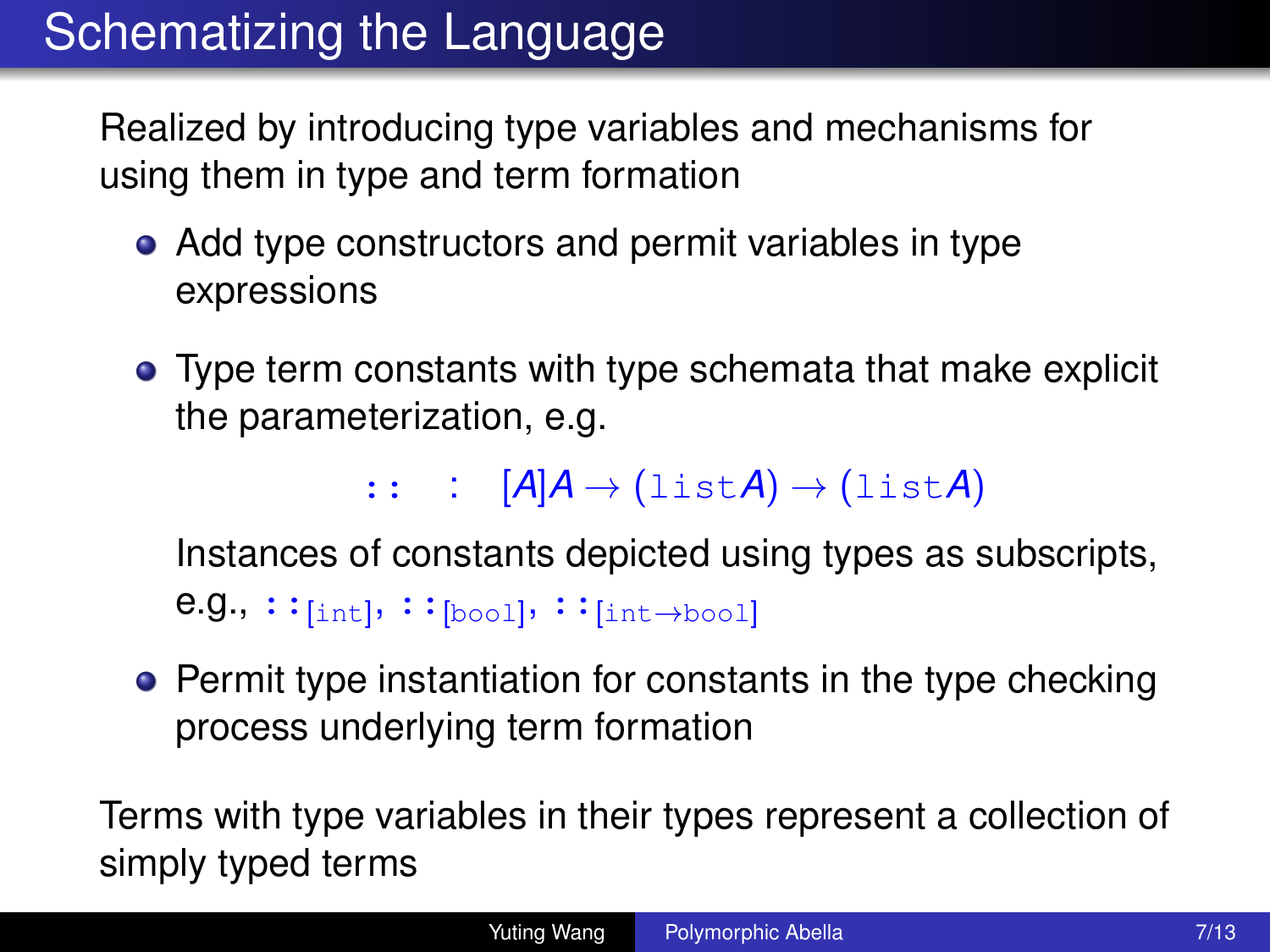#### A clause parameterized by a list of type variables Ψ:

 $[\Psi] \forall x : \alpha \ A \triangleq B$ 

A proviso: all the type variables in the body must appear in the head of the clause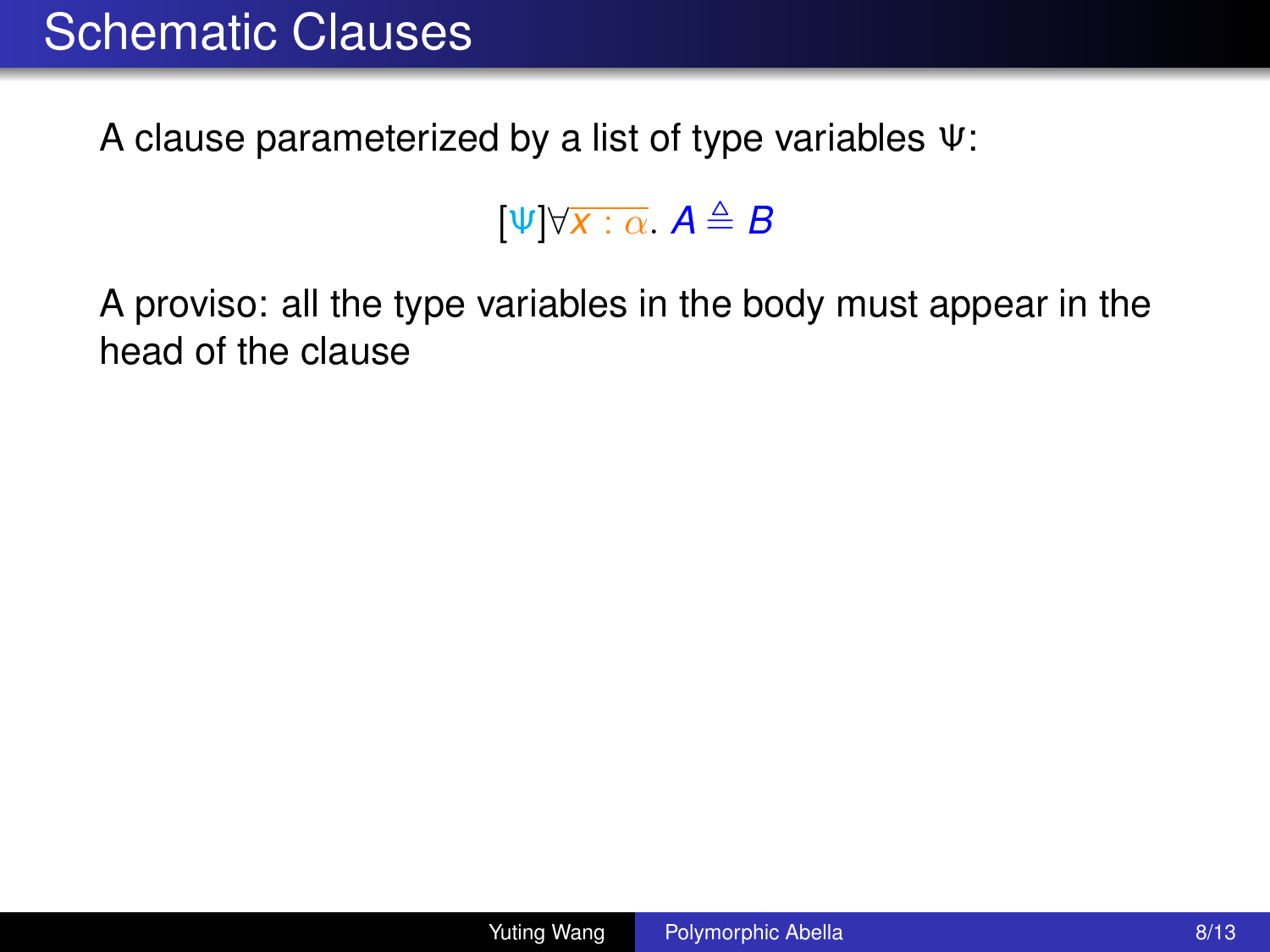A clause parameterized by a list of type variables Ψ:

 $[\Psi] \forall x : \alpha. A \triangleq B$ 

A proviso: all the type variables in the body must appear in the head of the clause

Such a clause represents a possibly infinite collection of clauses under type instantiation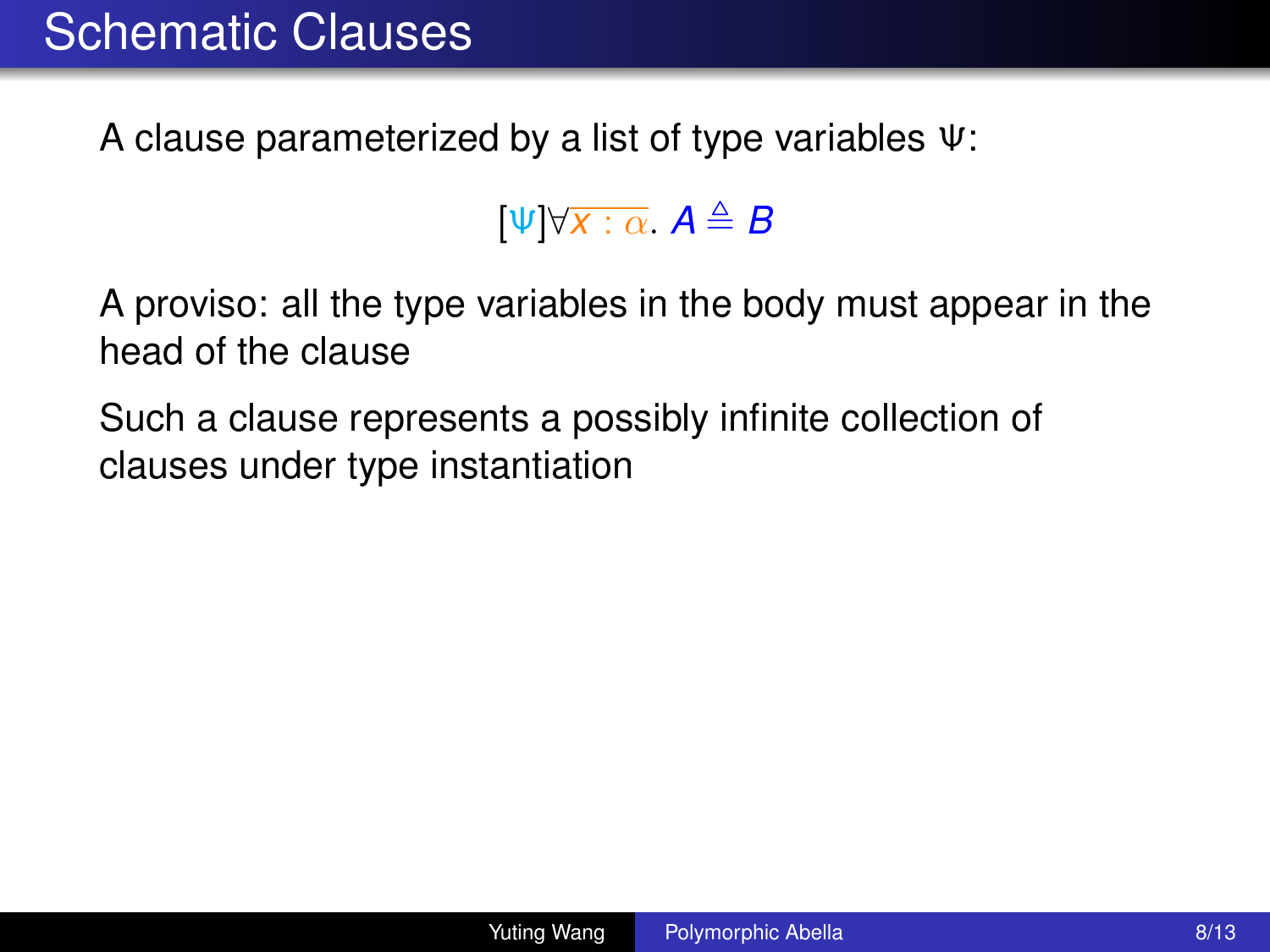A clause parameterized by a list of type variables Ψ:

 $[\Psi] \forall x : \alpha. A \triangleq B$ 

A proviso: all the type variables in the body must appear in the head of the clause

Such a clause represents a possibly infinite collection of clauses under type instantiation

This kind of parameterization permits the encoding of schematic specification logic clauses, e.g.

 $[A]\forall \ell$ : list *A*. prog (append<sub>[*A*]</sub> nil<sub>[*A*]</sub>  $\ell \ell$ ) true  $\triangleq$  T  $[A]$  $\forall$ *x* :  $A, l_1$  : list  $A, l_2$  : list  $A, l_3$  : list  $A$ . prog (append[*A*] (*x* ::[*A*] `1) `<sup>2</sup> (*x* ::[*A*] `3))  $(\text{atm (append}_{[A]}\ell_1 \ell_2 \ell_3)) \triangleq \top$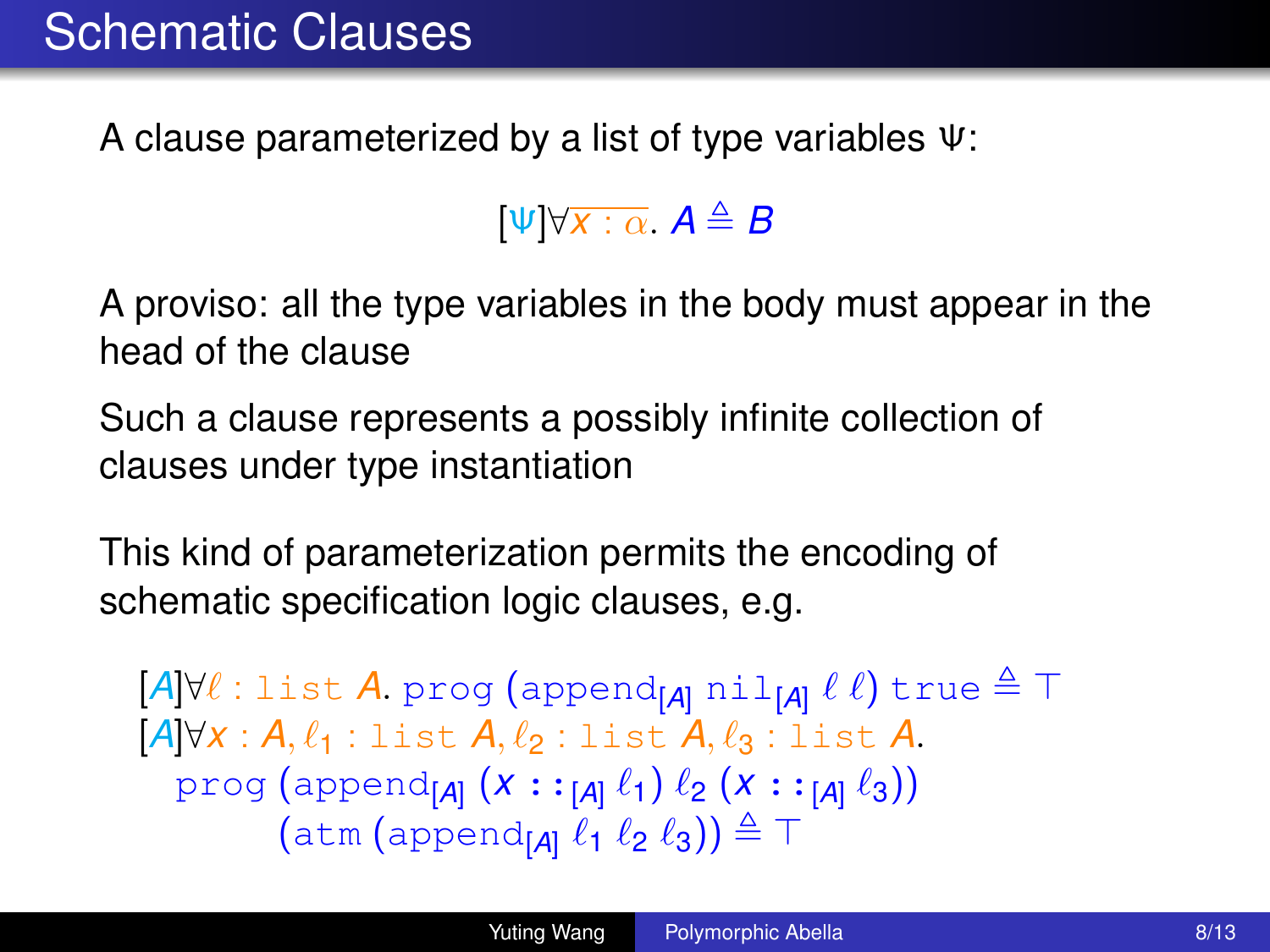#### Schematic Definition Blocks

A block can also be parameterized by type variable header

- All the type variables in the type of each predicate constant defined in the block must appear in the header
- Each defined predicate must appear at the most general type throughout the definition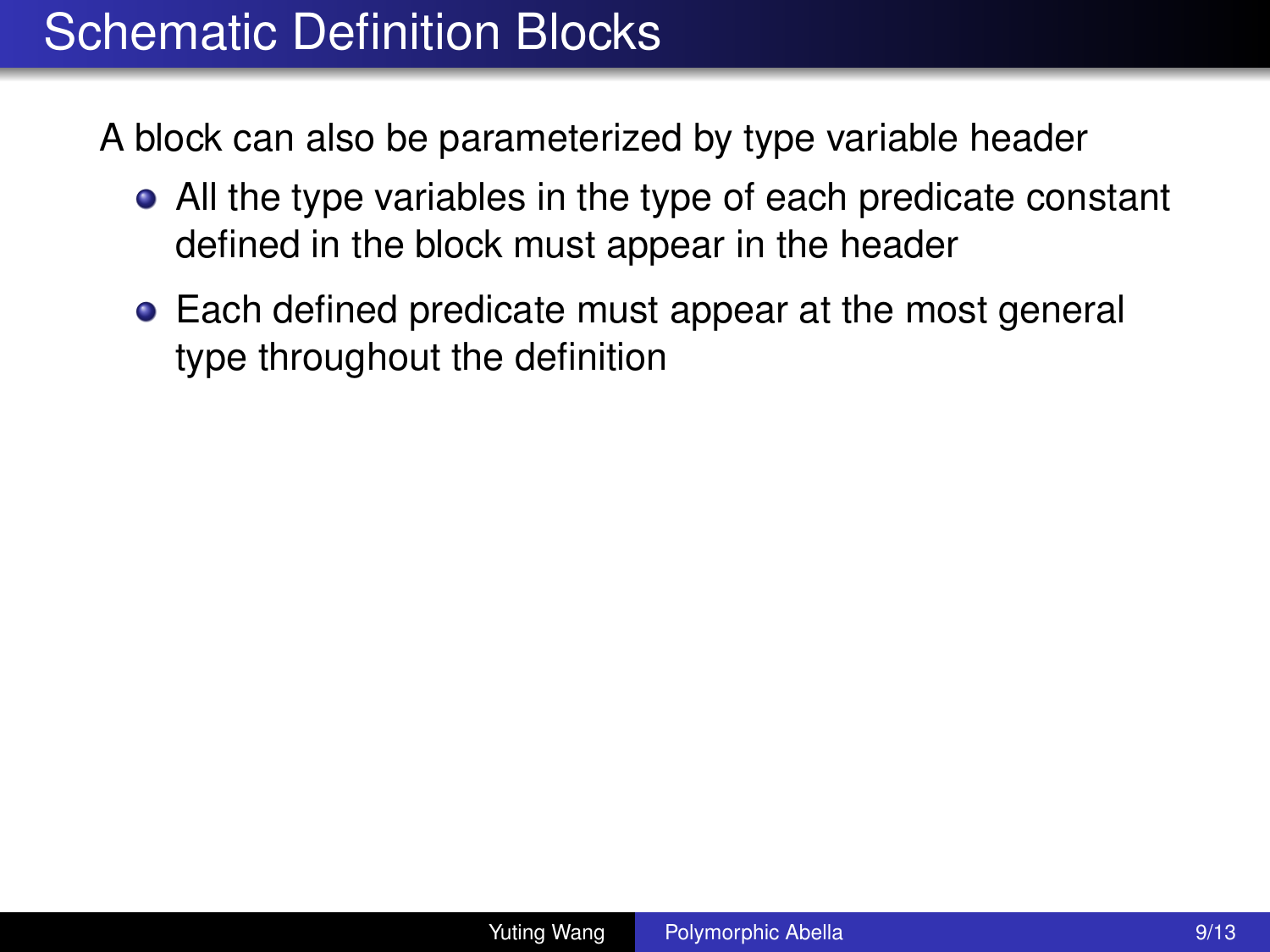#### Schematic Definition Blocks

A block can also be parameterized by type variable header

- All the type variables in the type of each predicate constant defined in the block must appear in the header
- Each defined predicate must appear at the most general type throughout the definition

For example, the polymorphic predicate

app :  $[A]$ list  $A \rightarrow$  list  $A \rightarrow$  list  $A \rightarrow$  prop

is defined by the following block parameterized by *A*:

 $\forall \ell : \text{list } A$ . app<sub>[*A*]</sub> nil<sub>[*A*]</sub>  $\ell \ell \triangleq \top$  $\forall x : A.\ell : \text{list } A.\ell_2 : \text{list } A.\ell_3 : \text{list } A.$  $\mathsf{app}_{[A]}$   $(X: :_{[A]} \ell_1)$   $\ell_2$   $(X: :_{[A]} \ell_3) \triangleq \mathsf{app}_{[A]}$   $\ell_1$   $\ell_2$   $\ell_3$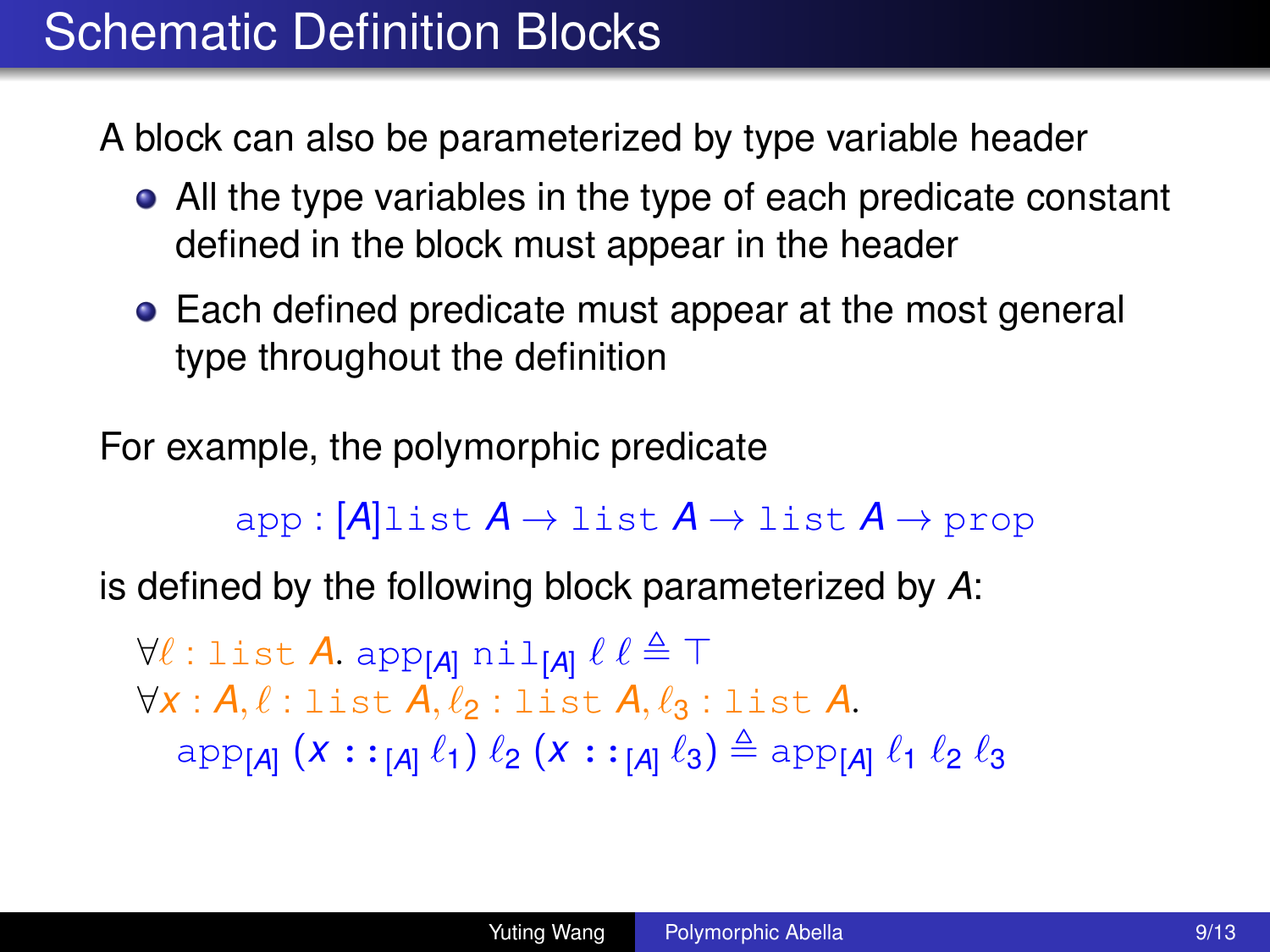## Schematic Definition Blocks

A block can also be parameterized by type variable header

- All the type variables in the type of each predicate constant defined in the block must appear in the header
- Each defined predicate must appear at the most general type throughout the definition

For example, the polymorphic predicate

app :  $[A]$ list  $A \rightarrow$  list  $A \rightarrow$  list  $A \rightarrow$  prop

is defined by the following block parameterized by *A*:

 $\forall \ell : \text{list } A$ . app<sub>[*A*]</sub> nil<sub>[*A*]</sub>  $\ell \ell \triangleq \top$  $\forall x : A, \ell : \text{list } A, \ell_2 : \text{list } A, \ell_3 : \text{list } A.$  $\mathsf{app}_{[A]}$   $(X: :_{[A]} \ell_1)$   $\ell_2$   $(X: :_{[A]} \ell_3) \triangleq \mathsf{app}_{[A]}$   $\ell_1$   $\ell_2$   $\ell_3$ 

A schematic block represents actual definition blocks generated by type instantiation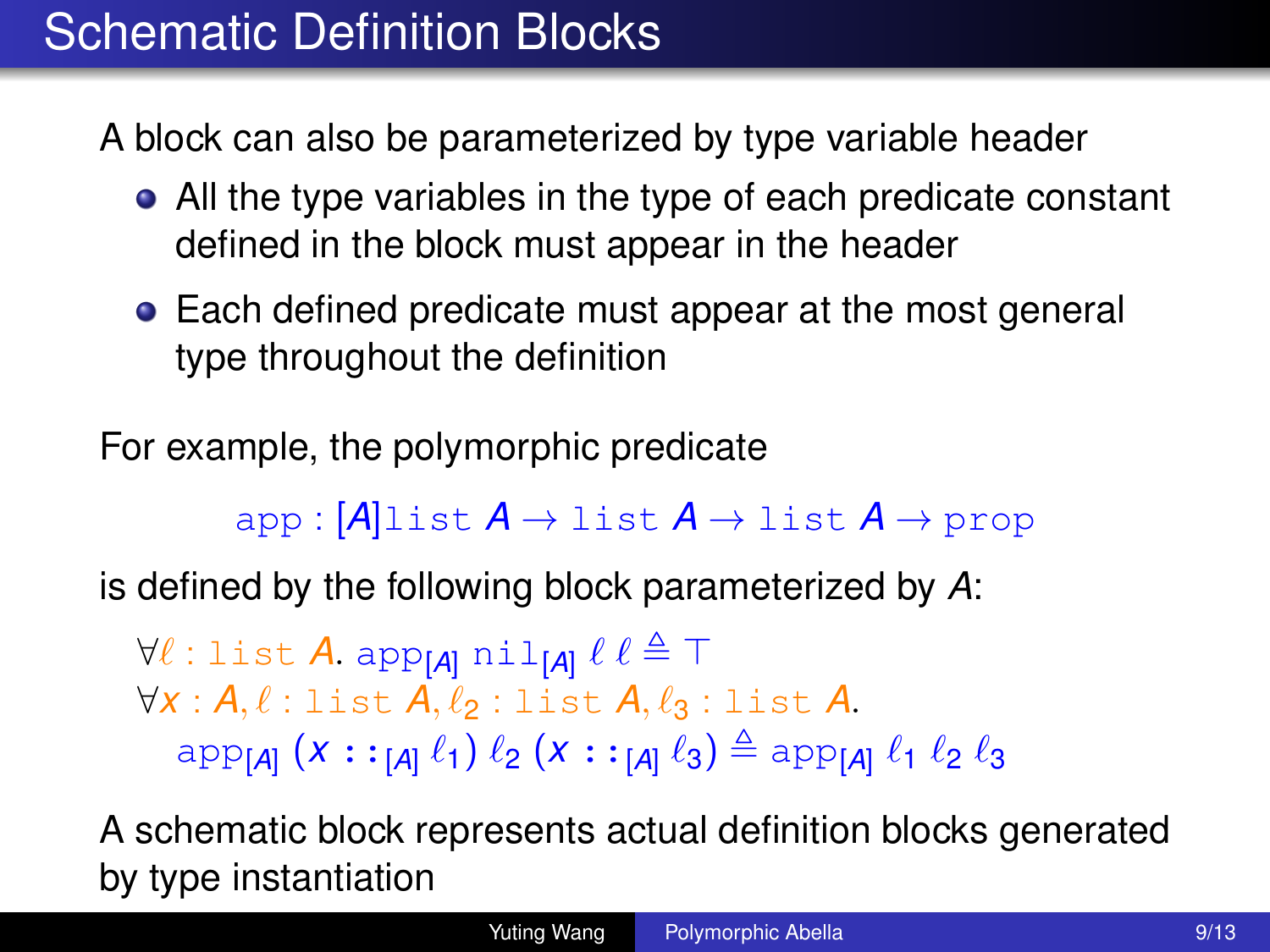A schematic theorem is a formula with type variables that is provable at *all its potential type instances*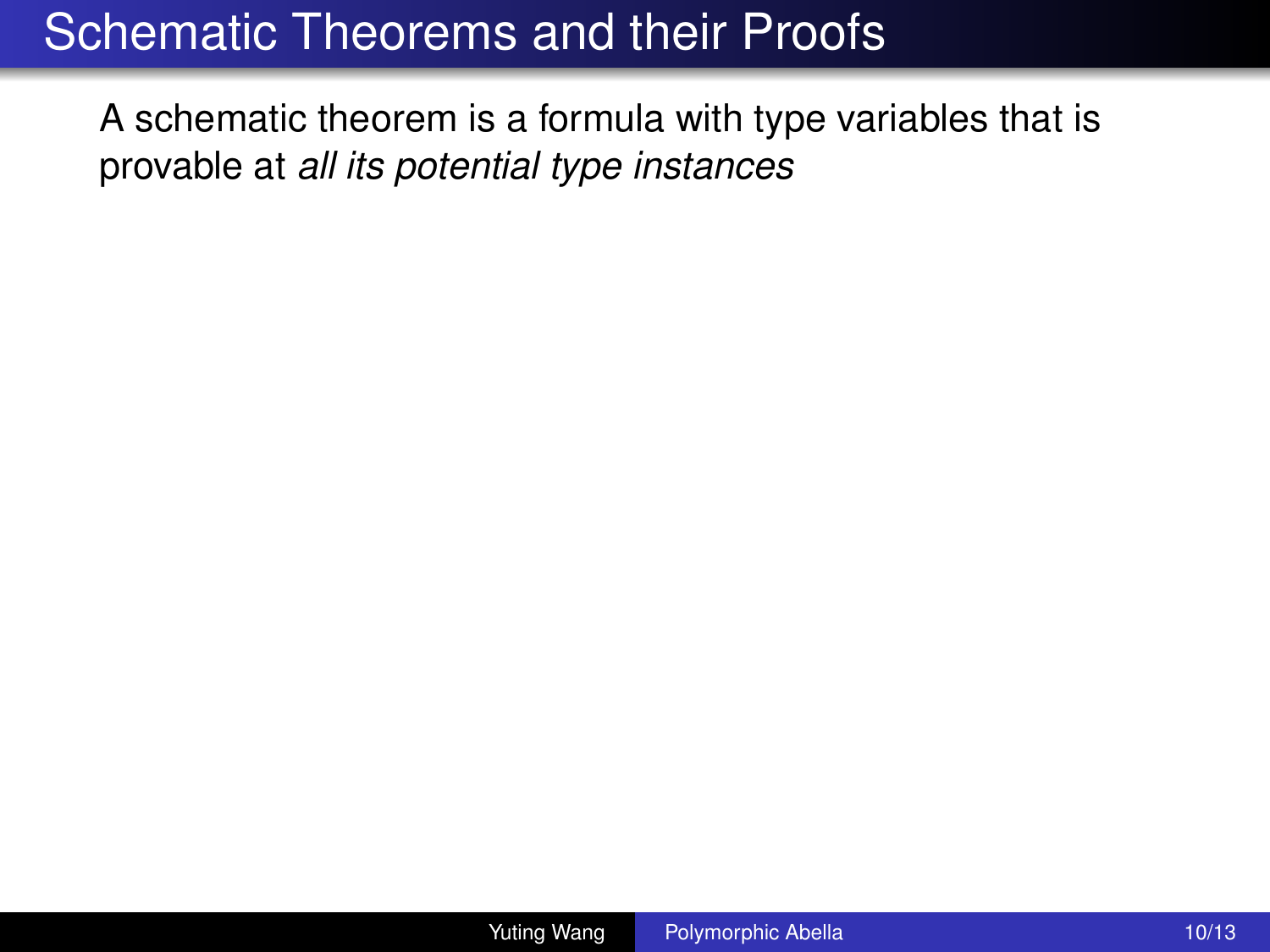A schematic theorem is a formula with type variables that is provable at *all its potential type instances*

We allow only for the construction of proofs that are themselves schematic wrt types, based on the following ideas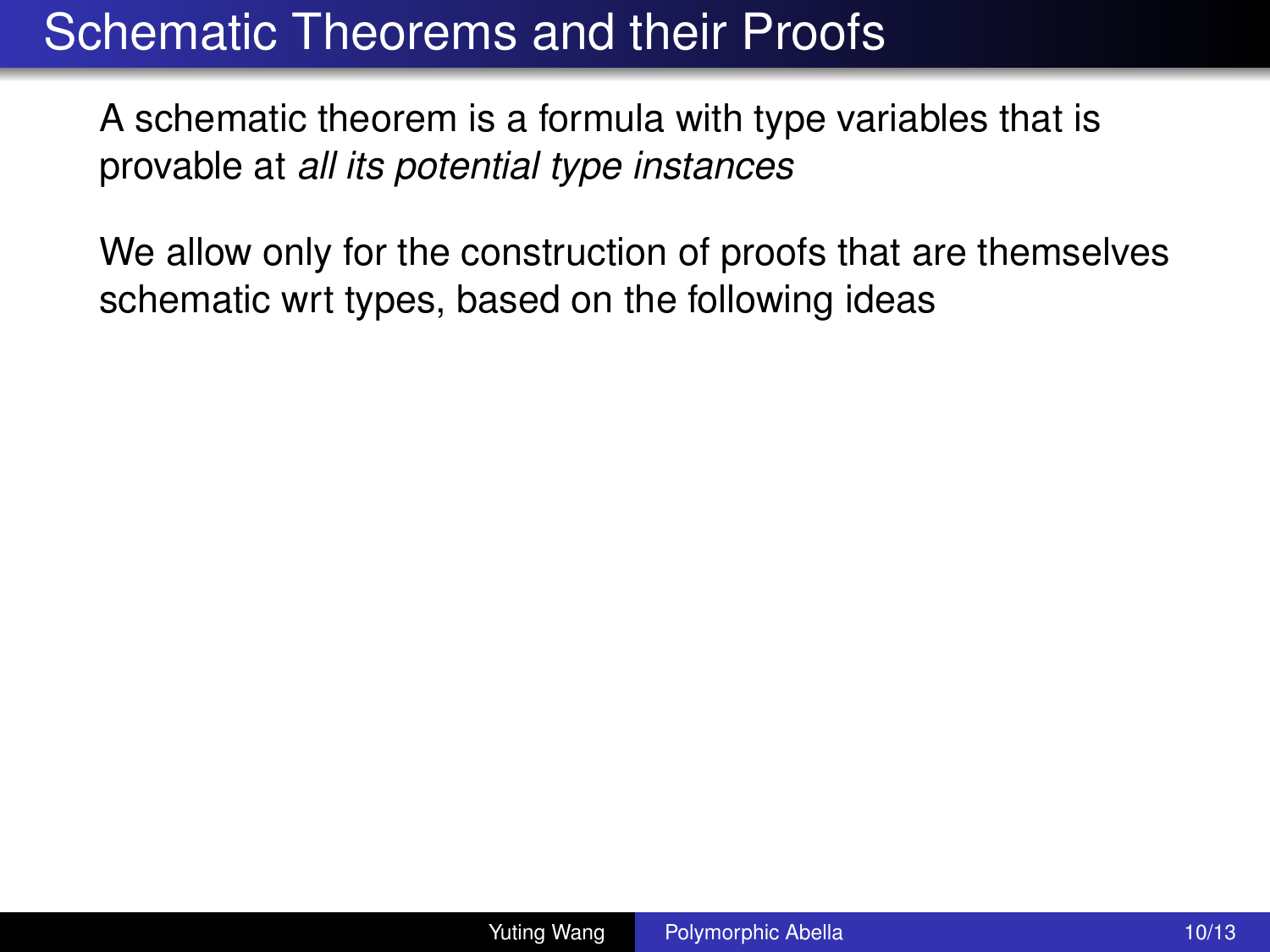A schematic theorem is a formula with type variables that is provable at *all its potential type instances*

We allow only for the construction of proofs that are themselves schematic wrt types, based on the following ideas

• Proof states are represented as sequents parameterized by a set of type variables, i.e. of the form

 $[Ψ] Σ : Γ → F$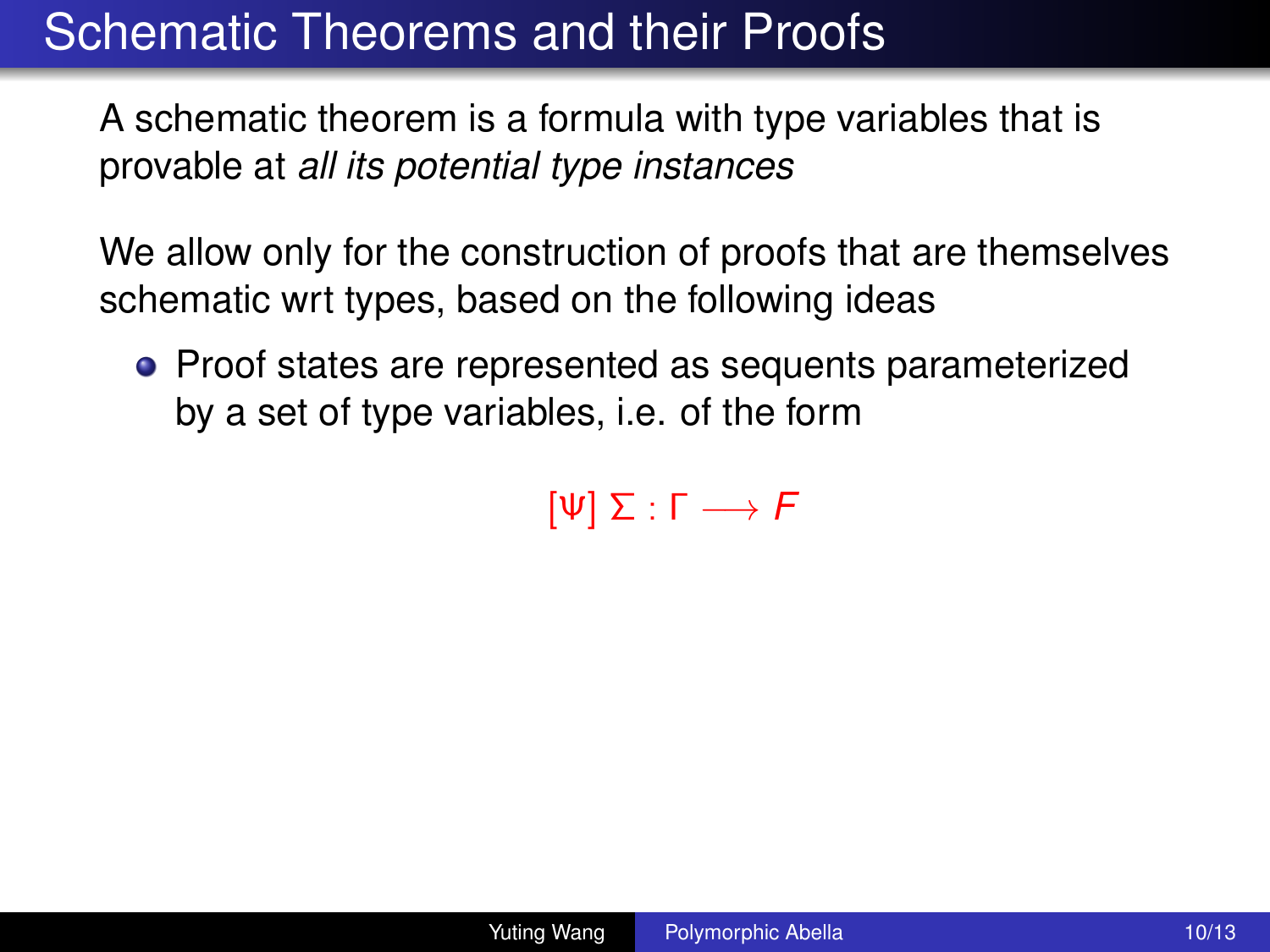A schematic theorem is a formula with type variables that is provable at *all its potential type instances*

We allow only for the construction of proofs that are themselves schematic wrt types, based on the following ideas

• Proof states are represented as sequents parameterized by a set of type variables, i.e. of the form

 $[Ψ] Σ : Γ → F$ 

• Proof rules are lifted in such a way that they hold fixed the collection of parameterizing type variables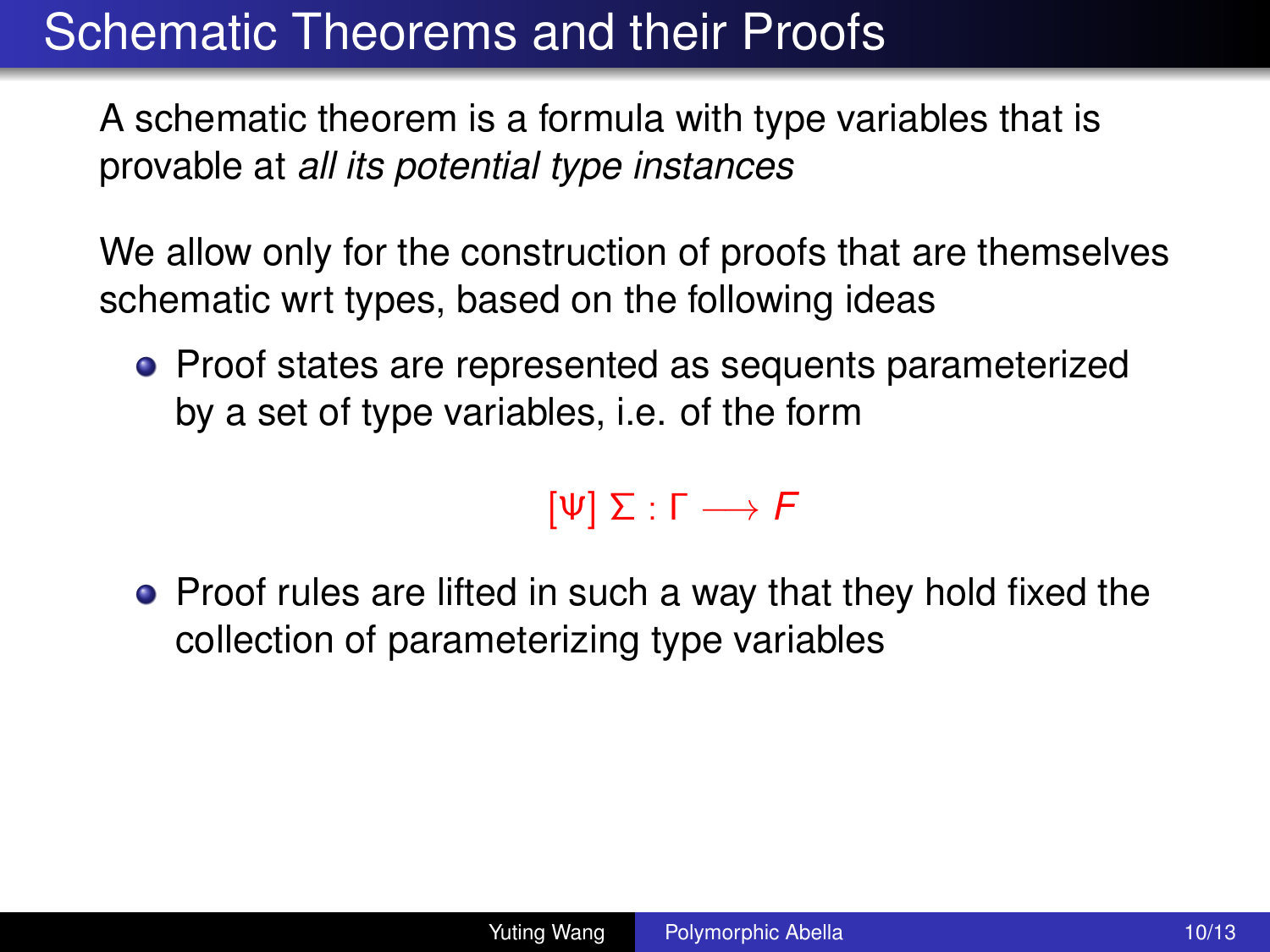A schematic theorem is a formula with type variables that is provable at *all its potential type instances*

We allow only for the construction of proofs that are themselves schematic wrt types, based on the following ideas

• Proof states are represented as sequents parameterized by a set of type variables, i.e. of the form

 $[Ψ] Σ : Γ → F$ 

- Proof rules are lifted in such a way that they hold fixed the collection of parameterizing type variables
- The type instantiation of the lifted rules must yield actual proof rules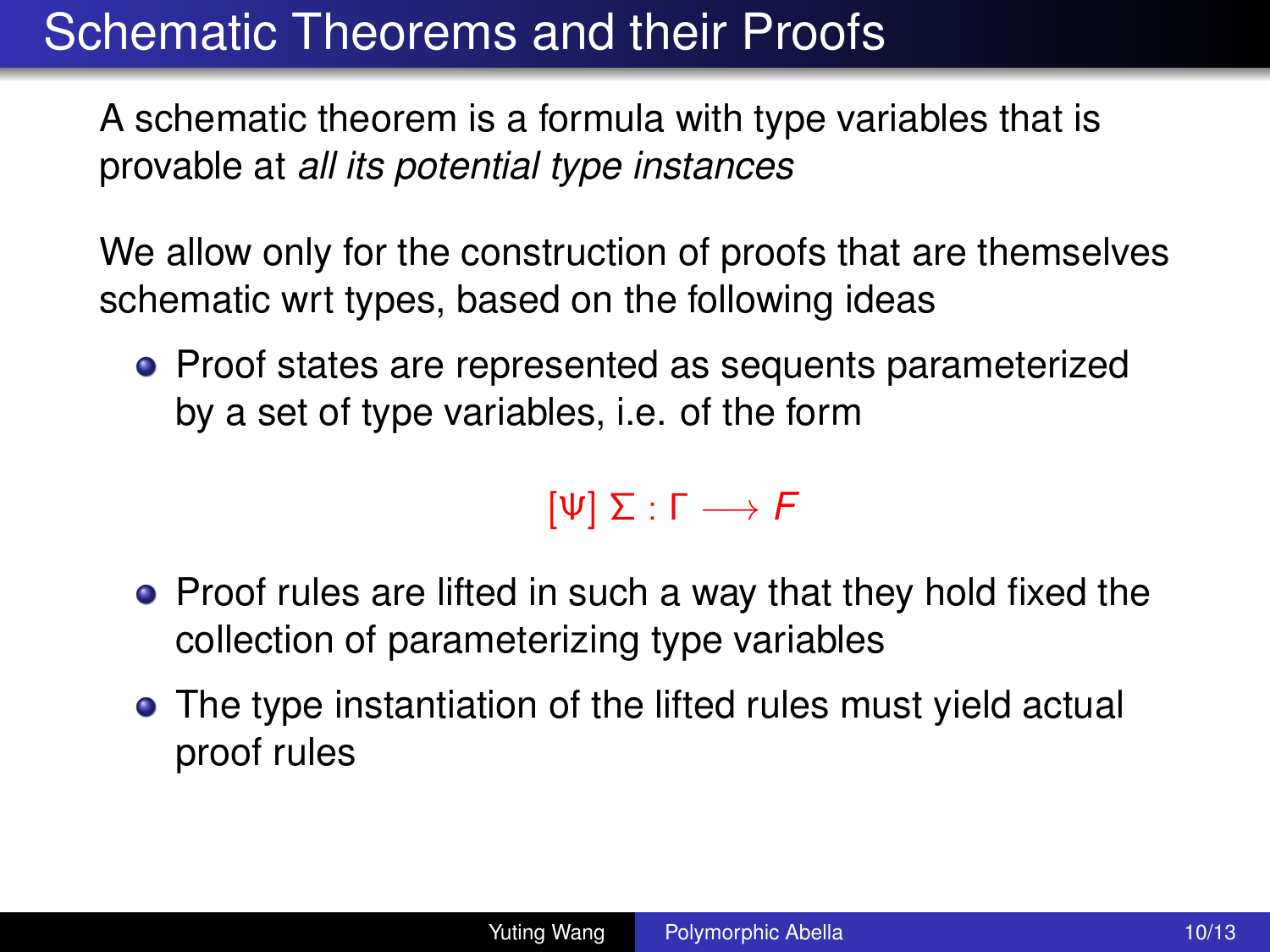A schematic theorem is a formula with type variables that is provable at *all its potential type instances*

We allow only for the construction of proofs that are themselves schematic wrt types, based on the following ideas

• Proof states are represented as sequents parameterized by a set of type variables, i.e. of the form

 $[Ψ] Σ : Γ → F$ 

- Proof rules are lifted in such a way that they hold fixed the collection of parameterizing type variables
- The type instantiation of the lifted rules must yield actual proof rules

The lifting of proof rules is in fact straightforward except for the left introduction rule for definitions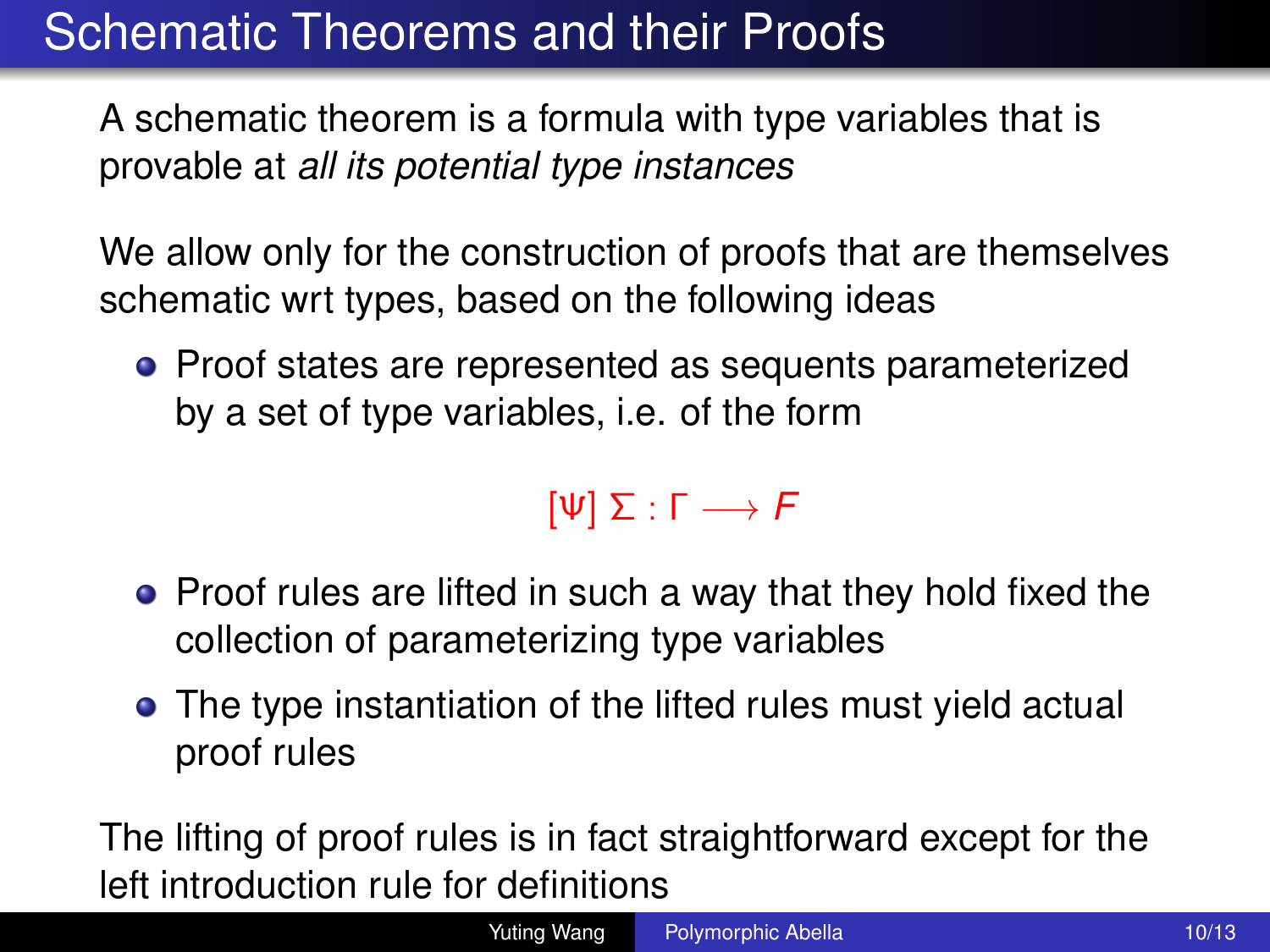Key difficulty in lifting the def-L rule: the CSUs for different type instances of terms may not have the same structure

As a consequence, the precise structure of the def-L rule may be different at different type instances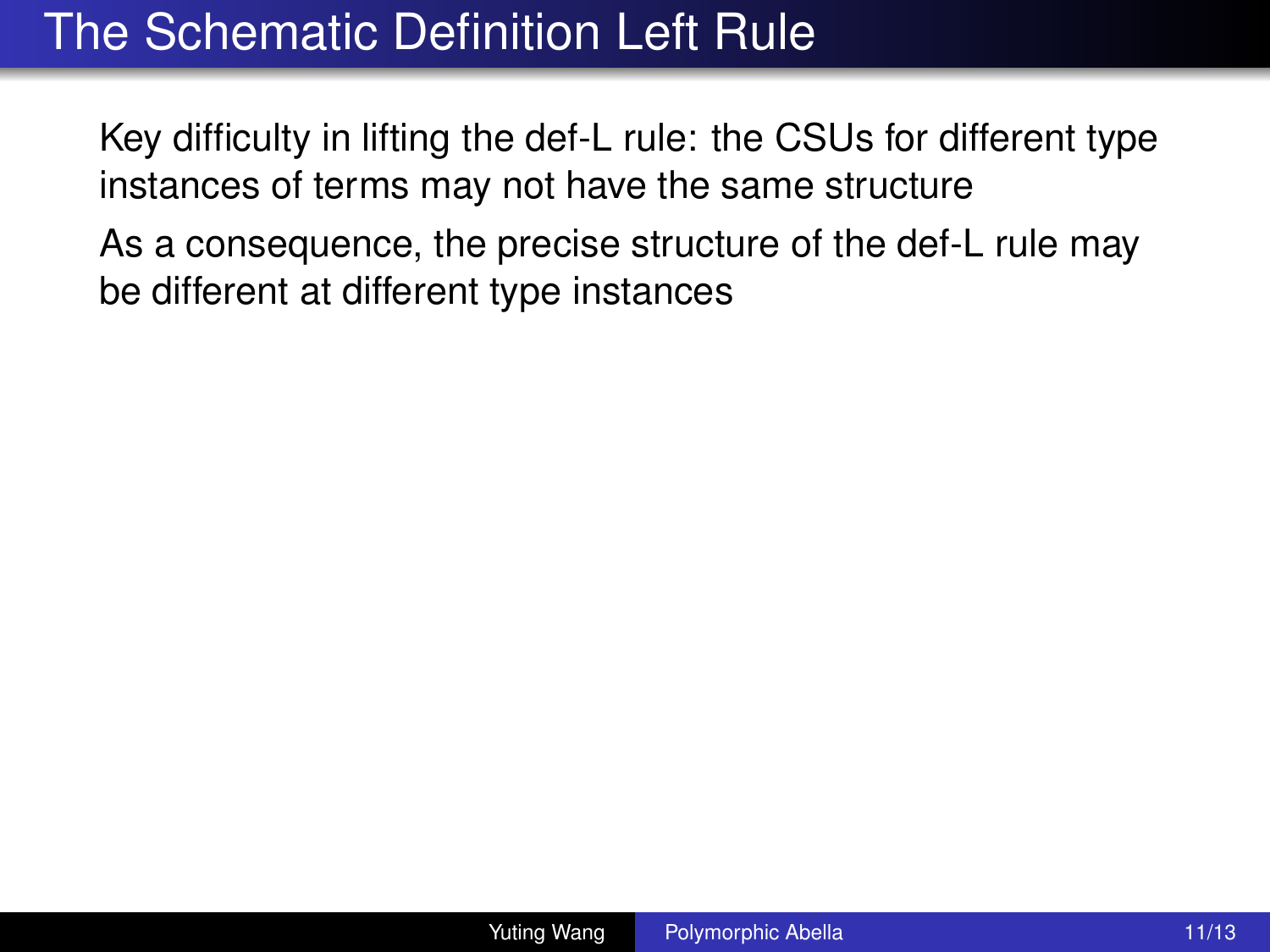Key difficulty in lifting the def-L rule: the CSUs for different type instances of terms may not have the same structure

As a consequence, the precise structure of the def-L rule may be different at different type instances

We overcome this difficulty by using the following ideas: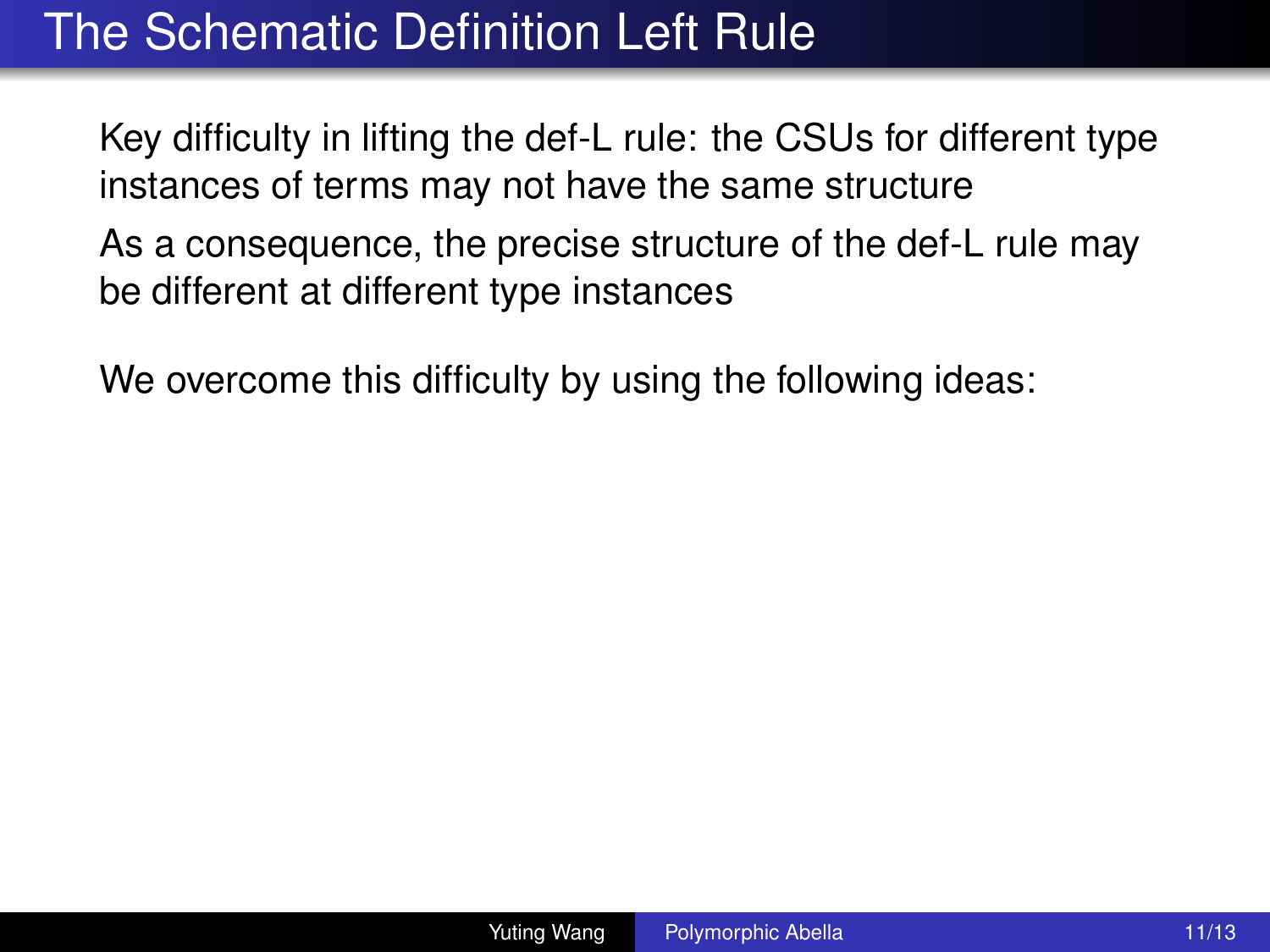Key difficulty in lifting the def-L rule: the CSUs for different type instances of terms may not have the same structure

As a consequence, the precise structure of the def-L rule may be different at different type instances

We overcome this difficulty by using the following ideas:

Formalizing *type-generic CSUs* for type-schematic terms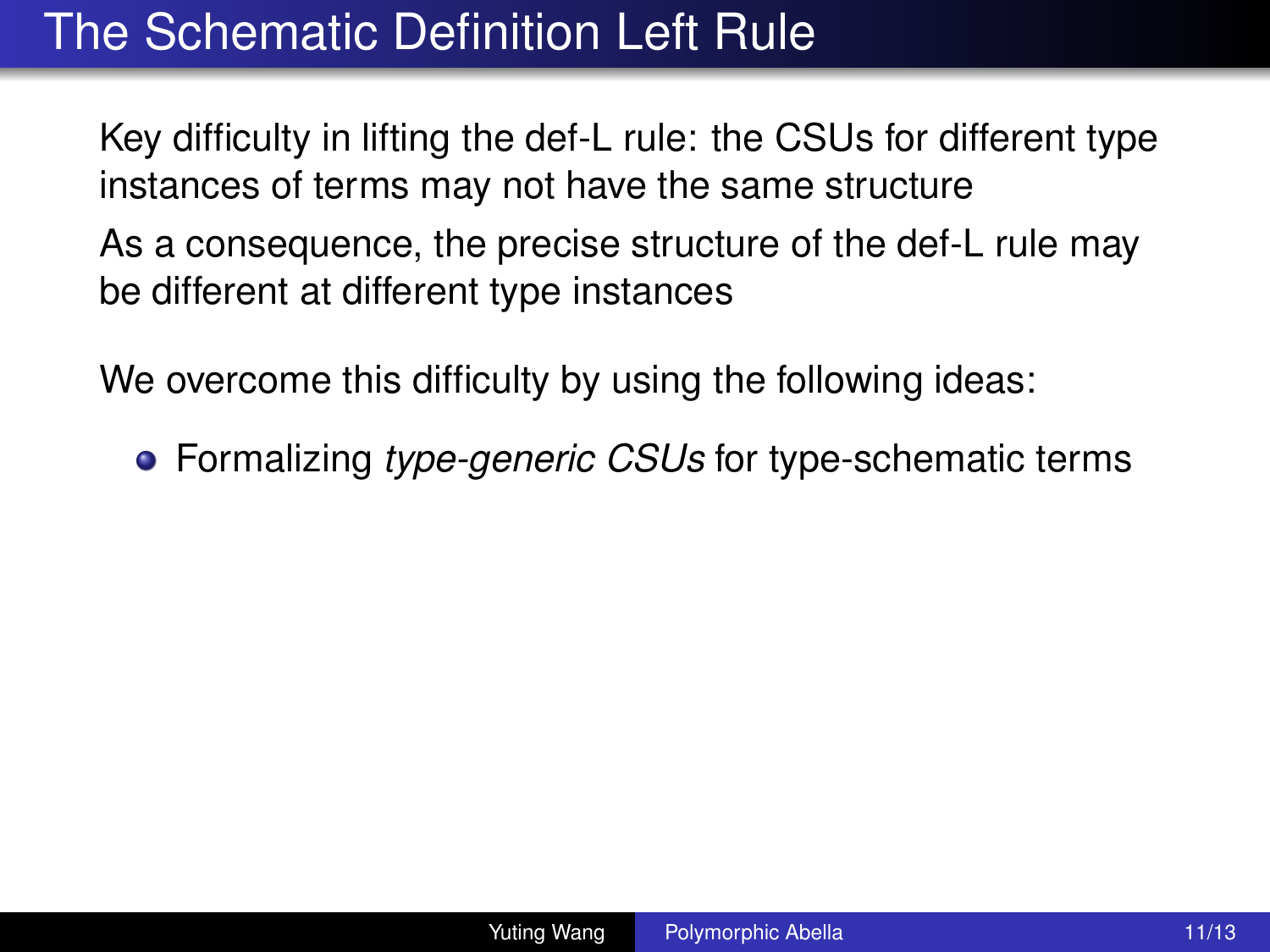Key difficulty in lifting the def-L rule: the CSUs for different type instances of terms may not have the same structure

As a consequence, the precise structure of the def-L rule may be different at different type instances

We overcome this difficulty by using the following ideas:

- Formalizing *type-generic CSUs* for type-schematic terms
- **•** Permitting case analysis against a clause only if one exists using such CSUs that covers all type instances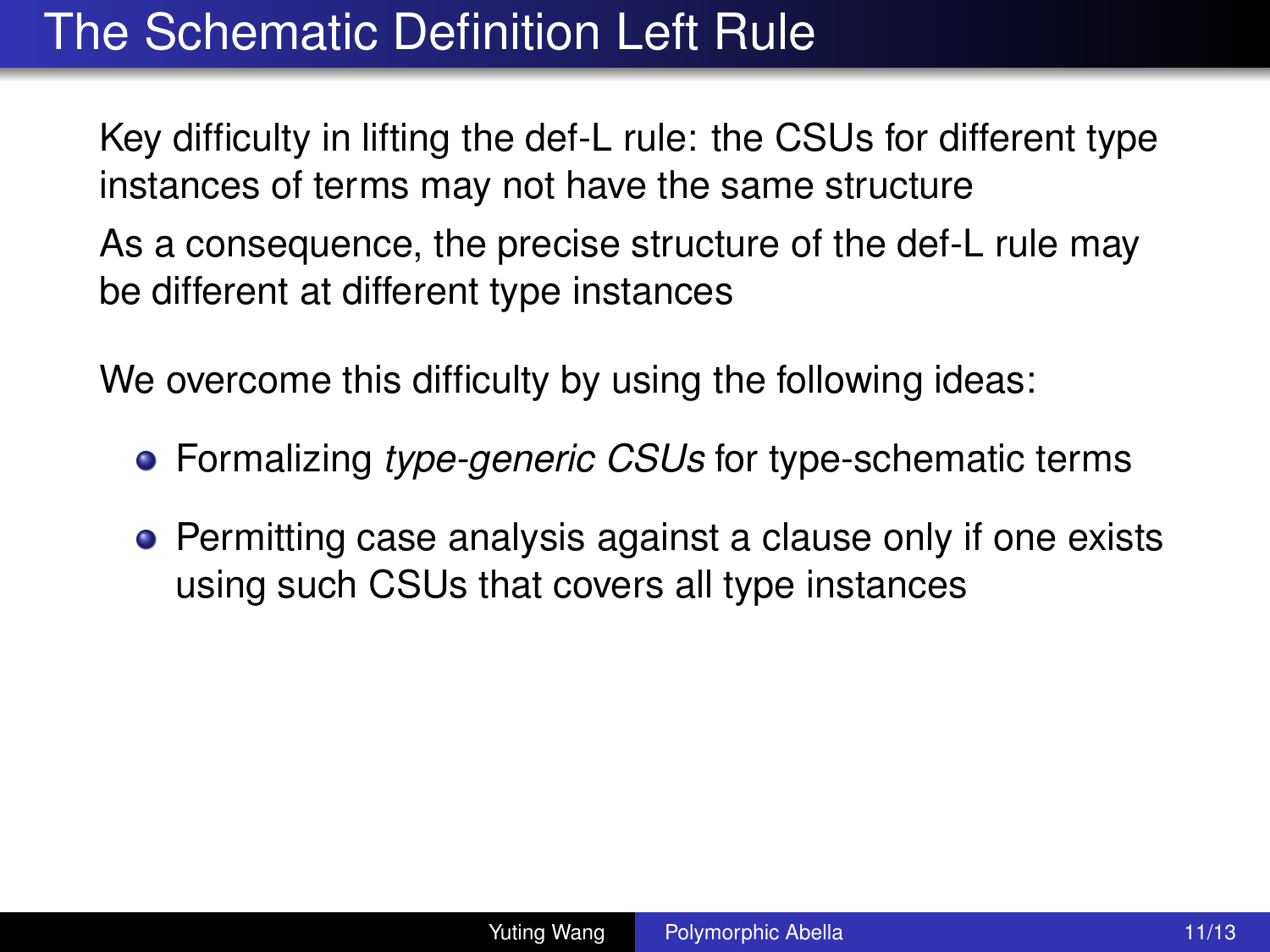Key difficulty in lifting the def-L rule: the CSUs for different type instances of terms may not have the same structure

As a consequence, the precise structure of the def-L rule may be different at different type instances

We overcome this difficulty by using the following ideas:

- Formalizing *type-generic CSUs* for type-schematic terms
- **•** Permitting case analysis against a clause only if one exists using such CSUs that covers all type instances
- Defining def-L to apply only if the concluding sequent has a type generic case analysis wrt *every* clause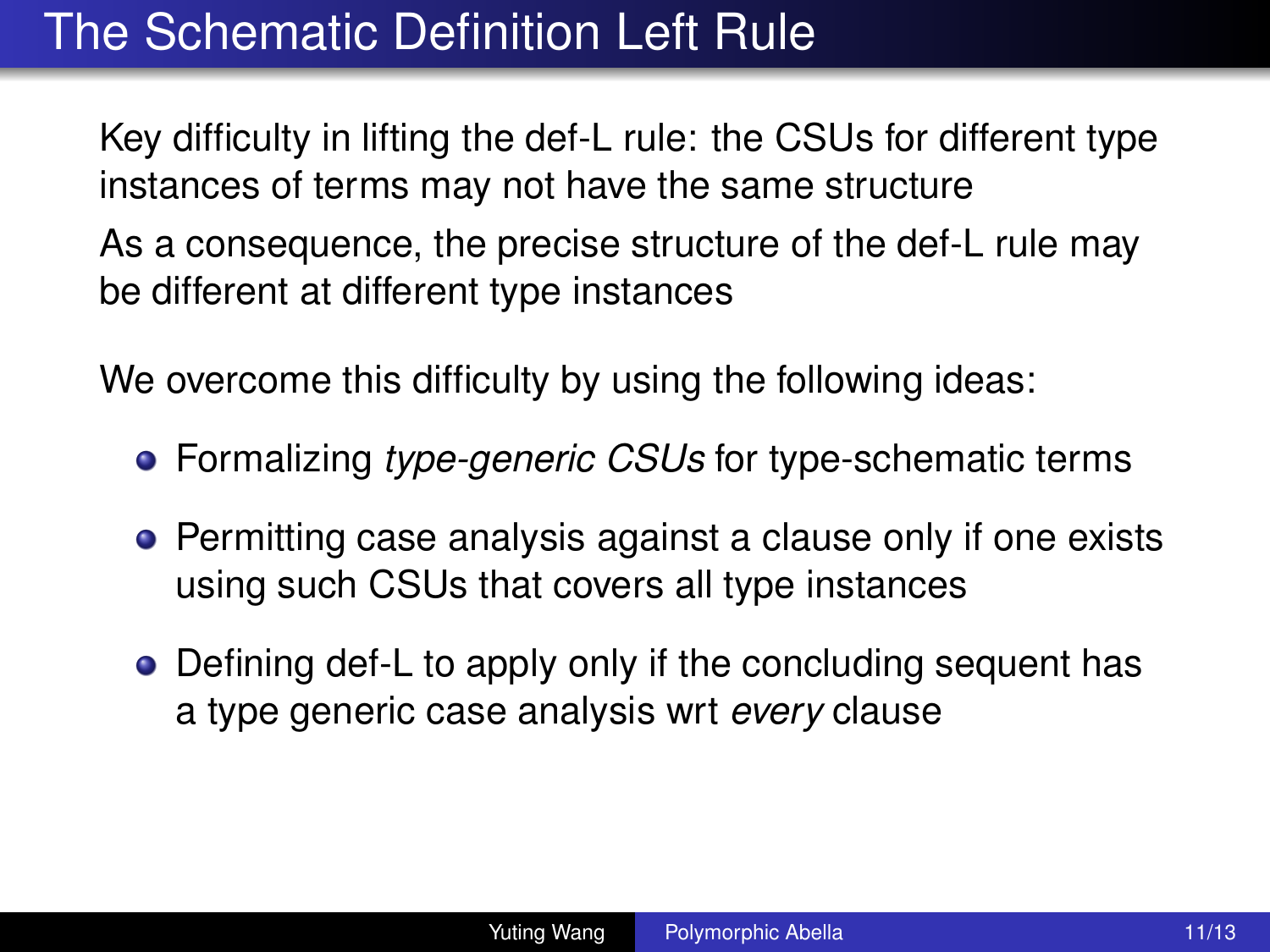Key difficulty in lifting the def-L rule: the CSUs for different type instances of terms may not have the same structure

As a consequence, the precise structure of the def-L rule may be different at different type instances

We overcome this difficulty by using the following ideas:

- Formalizing *type-generic CSUs* for type-schematic terms
- **•** Permitting case analysis against a clause only if one exists using such CSUs that covers all type instances
- Defining def-L to apply only if the concluding sequent has a type generic case analysis wrt *every* clause

The premise sequents are then the collection of all the sequents resulting from case analysis on each clause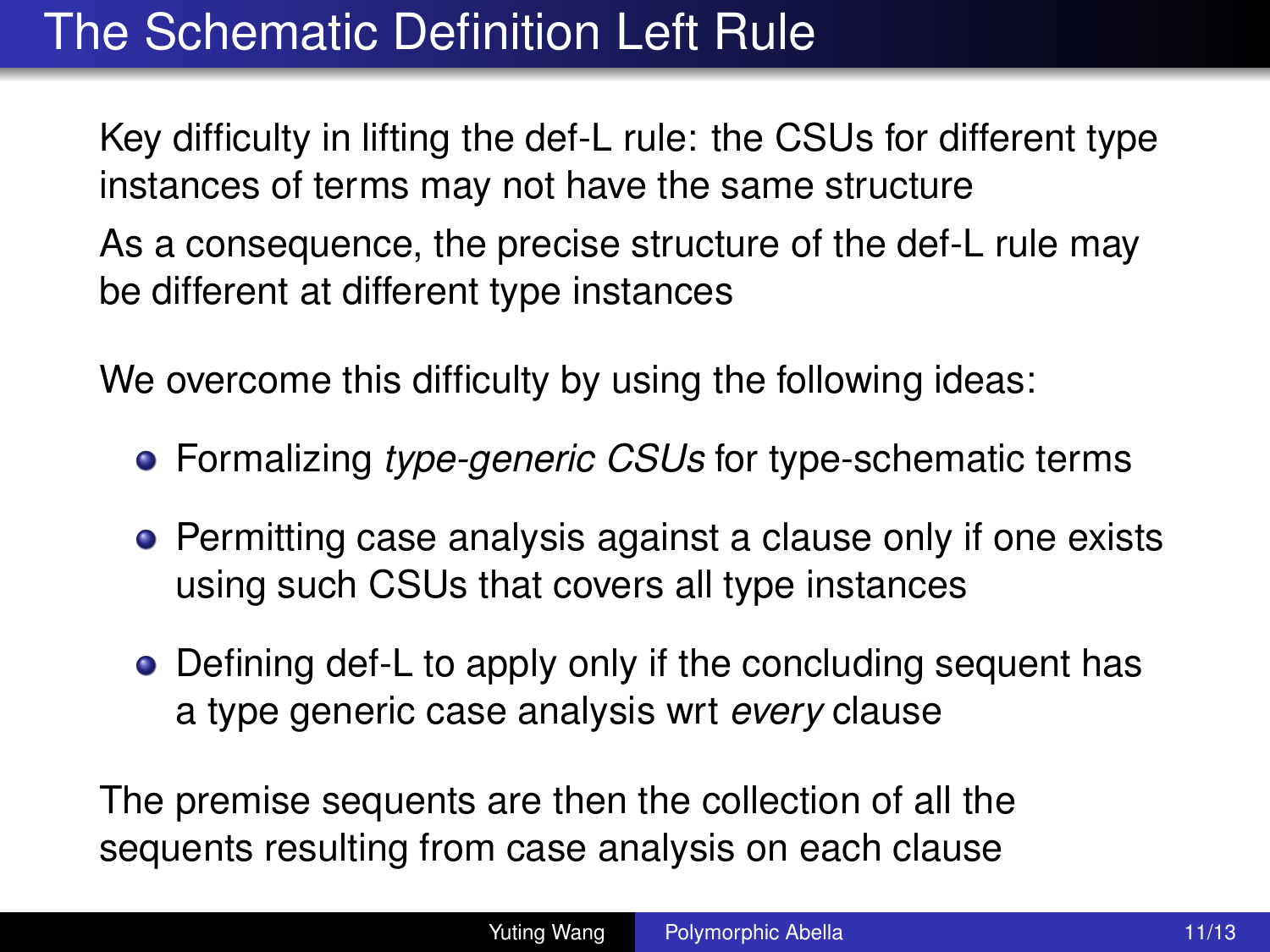The schematic proof system is sound

#### **Theorem:**

Type instantiations of schematic proofs yield valid proofs in the underlying simply typed logic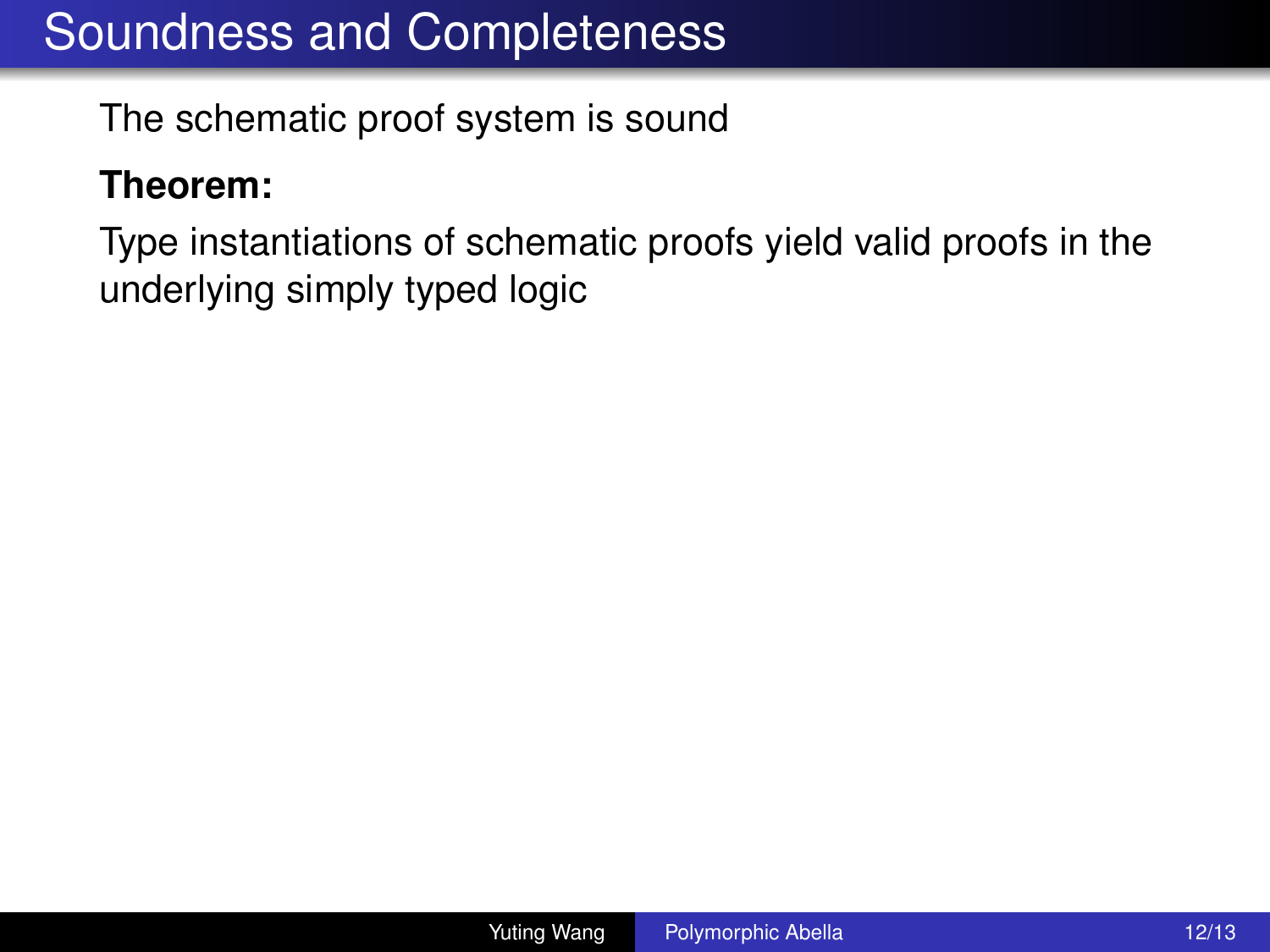The schematic proof system is sound

#### **Theorem:**

Type instantiations of schematic proofs yield valid proofs in the underlying simply typed logic

However, the system is not complete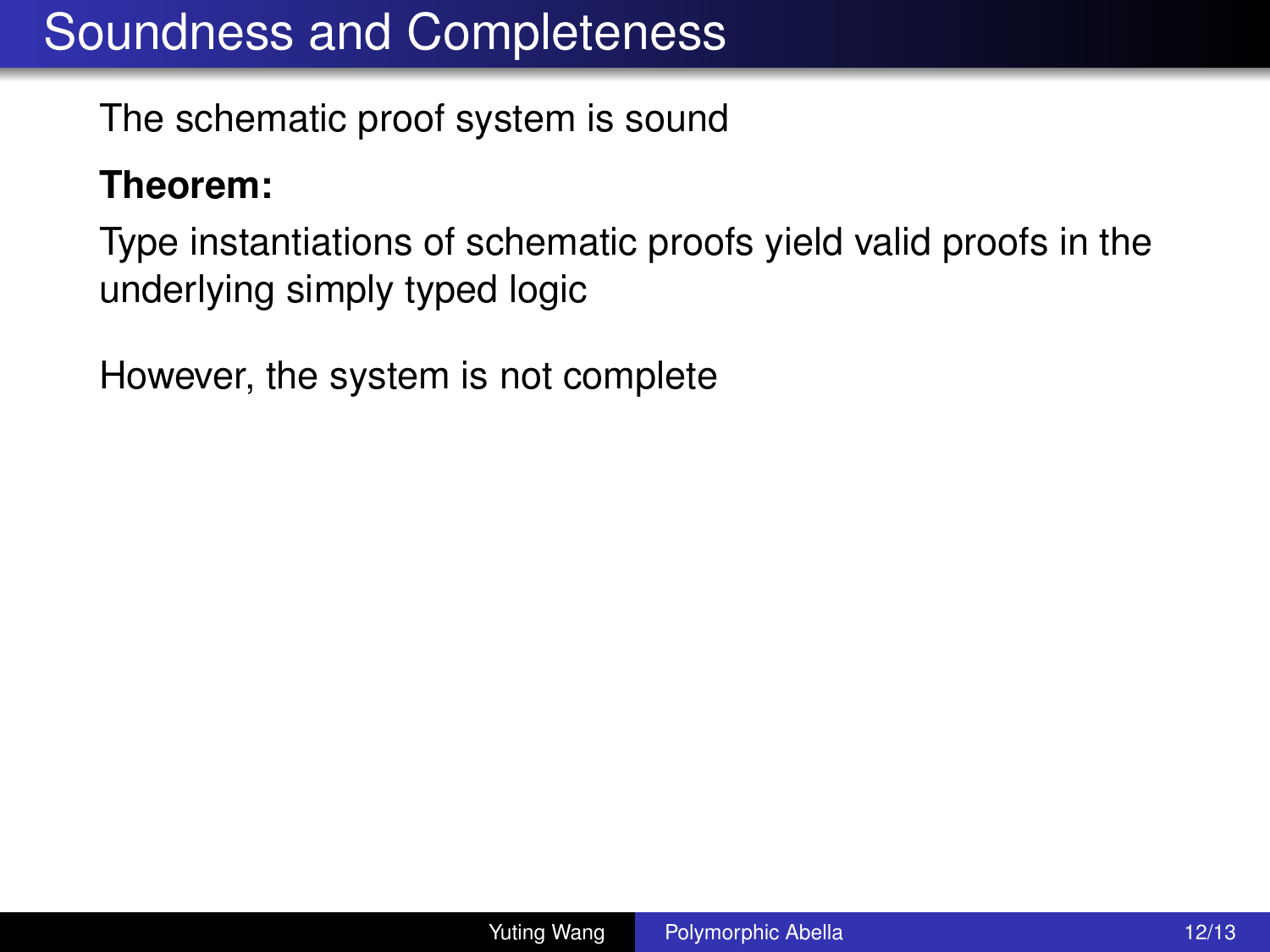The schematic proof system is sound

#### **Theorem:**

Type instantiations of schematic proofs yield valid proofs in the underlying simply typed logic

However, the system is not complete

For example, given  $p : [A]A \rightarrow \iota$  and  $q : \iota \rightarrow \text{prop}$  defined by the clause  $\forall x : \text{nat. } q$  ( $p_{\text{[nat]}} x$ )  $\triangleq \top$ , consider

 $[A]$ ∀*x* : *A*.(g (p<sub>[*A*]</sub> *x*)) ∨ (g (p<sub>[*A*]</sub> *x*) ⊃ ⊥)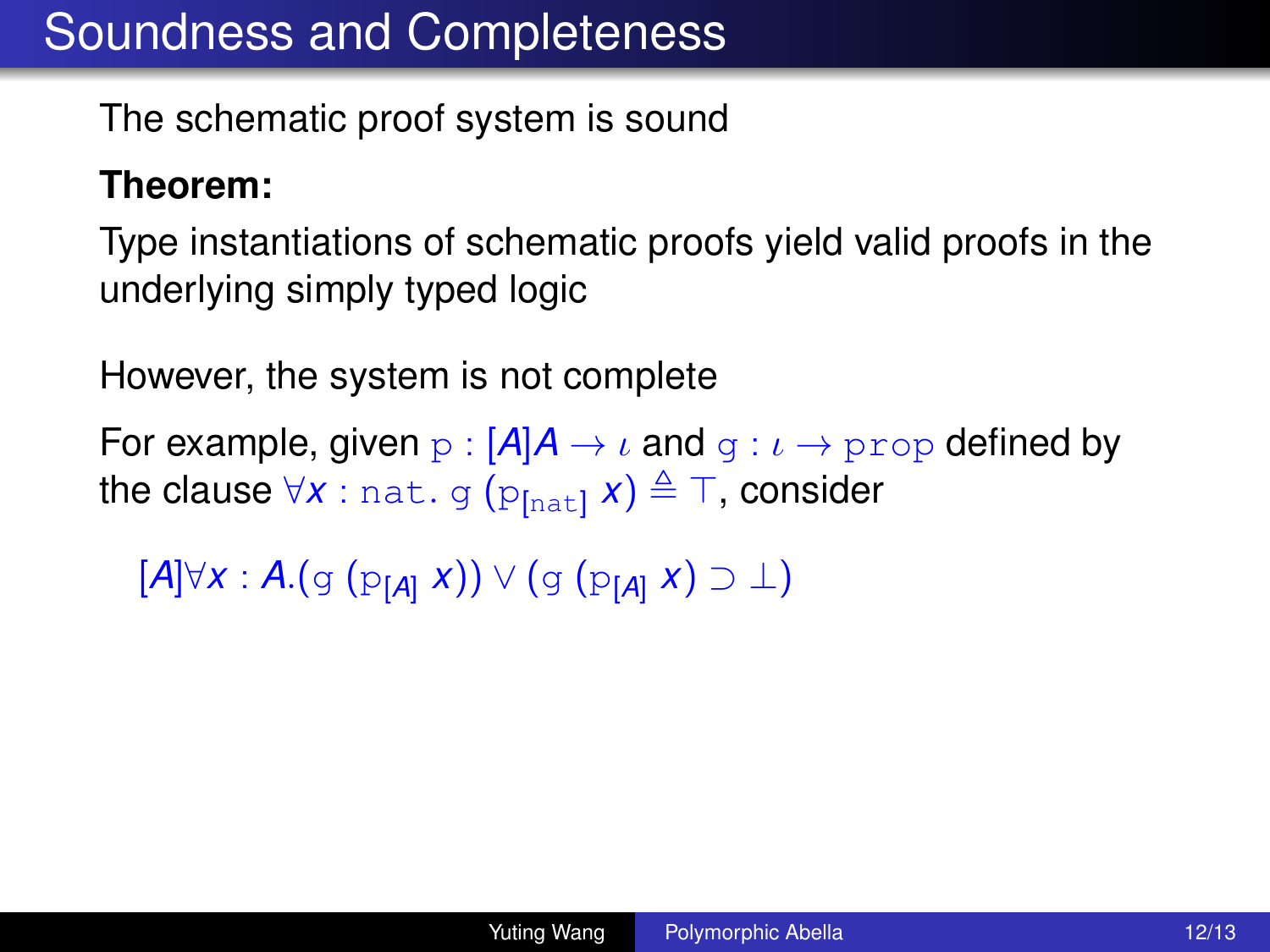The schematic proof system is sound

#### **Theorem:**

Type instantiations of schematic proofs yield valid proofs in the underlying simply typed logic

However, the system is not complete

For example, given  $p : [A]A \rightarrow \iota$  and  $q : \iota \rightarrow \text{prop}$  defined by the clause  $\forall x : \text{nat. } g$  ( $p_{\text{[nat]}} x$ )  $\triangleq \top$ , consider

 $[A]$ ∀*x* : *A*.(g (p<sub>[*A*]</sub> *x*)) ∨ (g (p<sub>[*A*]</sub> *x*) ⊃ ⊥)

Every type instance of this formula has a proof:

- $\bullet$   $A = \text{nat}$ : prove the left formula by backchaining
- $\bullet$   $A \neq$  nat: prove the right branch by case analysis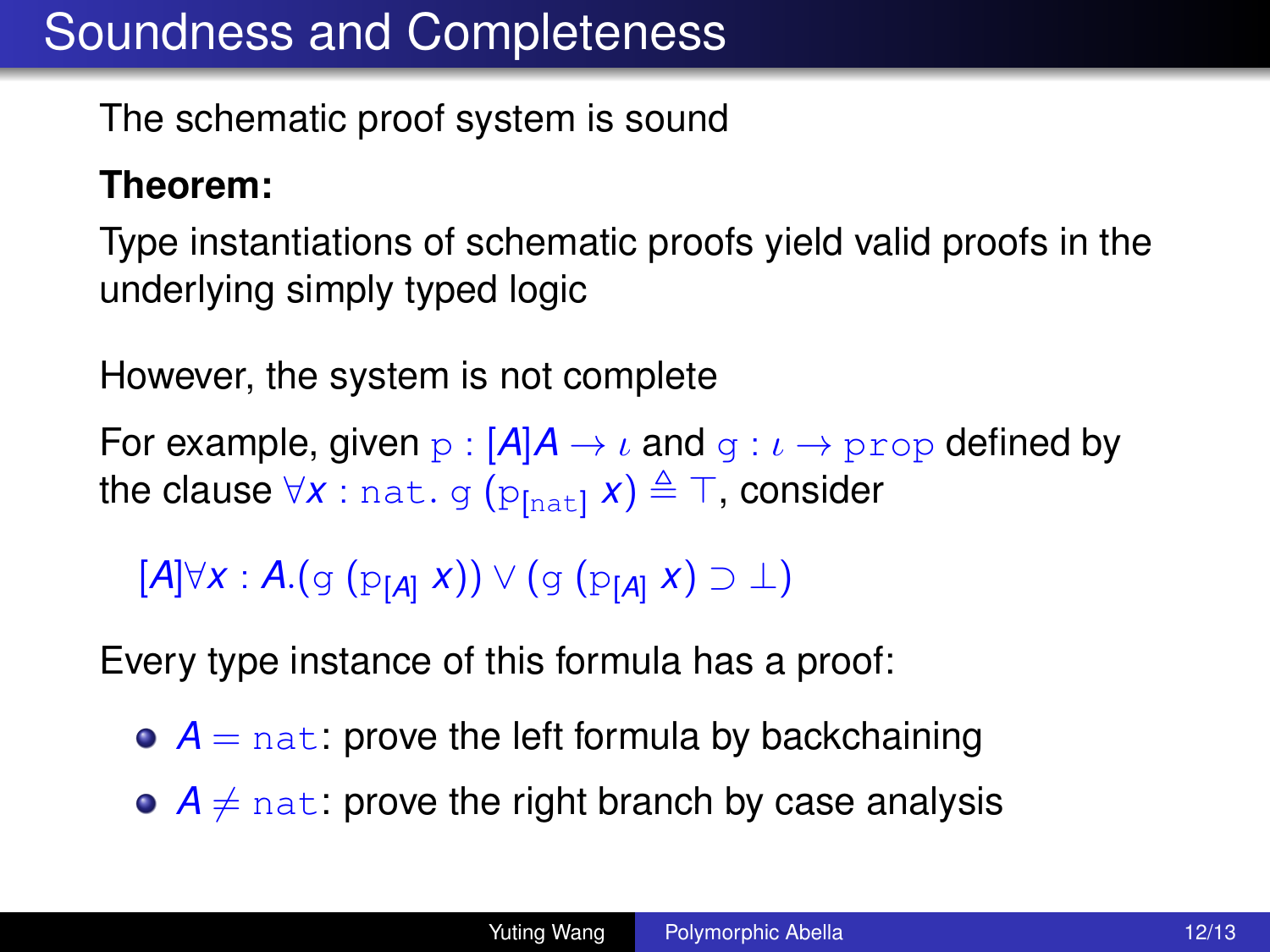The schematic proof system is sound

#### **Theorem:**

Type instantiations of schematic proofs yield valid proofs in the underlying simply typed logic

However, the system is not complete

For example, given  $p : [A]A \rightarrow \iota$  and  $q : \iota \rightarrow \text{prop}$  defined by the clause  $\forall x : \text{nat. } g$  ( $p_{\text{[nat]}} x$ )  $\triangleq \top$ , consider

 $[A]$ ∀*x* : *A*.(g (p<sub>[*A*]</sub> *x*)) ∨ (g (p<sub>[*A*]</sub> *x*) ⊃ ⊥)

Every type instance of this formula has a proof:

- $\bullet$   $A$  = nat: prove the left formula by backchaining
- $\bullet$   $A \neq$  nat: prove the right branch by case analysis

However, there is no schematic proof for the formula